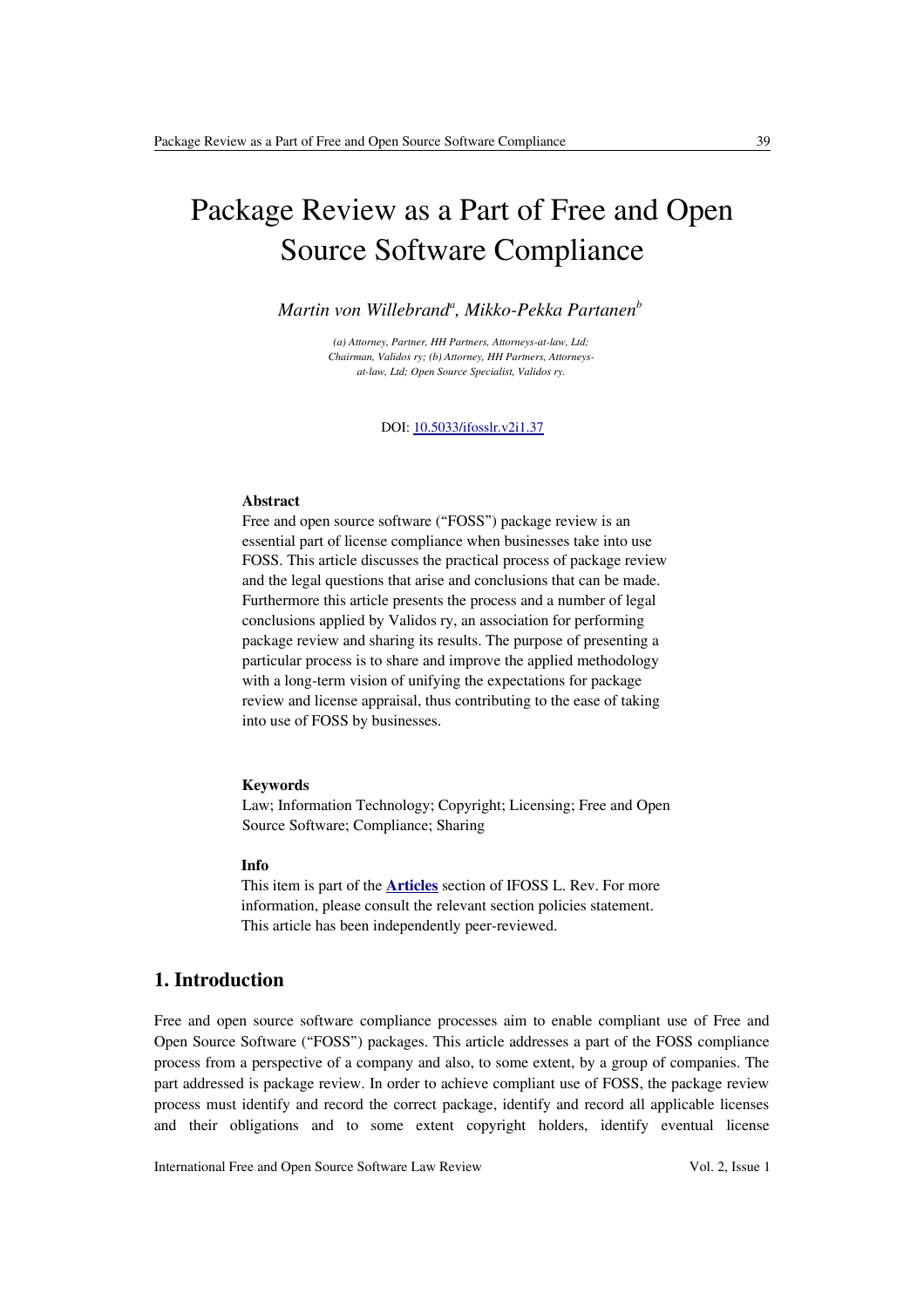incompatibilities and report all of this information in a manner that allows compliant use – even correction of incompliances – in the needed use scenarios. This article's viewpoint to these objectives, is the process through which the objectives can be achieved: the process to identify a package (section 2), the process to inspect such package and its licensing (section 3), the legal conclusions used in appraisal of licensing (section 4), reporting and storing or even sharing the results of the review (section 5) and suggesting corrective measures for non-compliant packages (section 6).

Open source compliance is a wider question to which the package review process belongs. For both a strategical and organizational view on open source compliance, an overview with practical examples is presented by Richard Kemp in his article Towards Free/Libre Open Source Software ("FLOSS") Governance in the Organisation. [1](#page-1-0)

## **1.1. Purpose of this Article**

The writers of this article perform compliance work for Validos,<sup>[2](#page-1-1)</sup> an association established for performing compliance review work and sharing the results between all participating companies. The compliance review reports created by Validos are stored in a joint and growing database in a manner that enables reuse by all member organisations,<sup>[3](#page-1-2)</sup>

The purpose of this article is not only scholar, but also practical. This article presents package compliance review processes used by Validos<sup>[4](#page-1-3)</sup> for the purpose of sharing information and also opening up a documented compliance process for criticism and therefore improvement. With criticism and improvement suggestions, this article can be developed into a robust and practical guide on legal package review in open source compliance. We invite all readers to participate into such development.

This article is provided with a CC-BY-SA license that allows derivatives of the article. Thus, elements of this article may be used in creation of individual compliance review instructions.

## **1.2. Scope and limitations of the Article**

A package, as used herein, means typically a single identifiable file that is offered for download by

<span id="page-1-3"></span>4 However, even if most of the process description reflect Validos processes, this is not an exact description as the process is continuously developed and also member preferences affect the compliance work of individual packages.

<span id="page-1-0"></span><sup>1</sup> KEMP, R.. Towards Free/Libre Open Source Software ("FLOSS") Governance in the Organisation. International Free and Open Source Software Law Review, North America, 1, dec. 2009. Available at: [http://www.ifosslr.org/ifosslr/article/view/19/51.](http://www.ifosslr.org/ifosslr/article/view/19/51) DOI: [10.5033/ifosslr.v1i2.19.](http://dx.doi.org/10.5033/ifosslr.v1i2.19)

<span id="page-1-1"></span><sup>2</sup> Validos ry [\(http://www.validos.org\)](http://www.validos.org/) is an association based in Finland with 12 member companies representing a turnover of over EUR 1 Billion.

<span id="page-1-2"></span><sup>3</sup> Validos shares all reports on open source packages between all members. The basic logic is that each member participates on at least a certain level (depending on the member revenue) and that the results of all of the work is shared via an extranet. An important element in Validos is that the review process and the reporting has been geared to support reuse in different use scenarios – at the same time this means that members still have need for member-specific decisions on, *e.g.*, linking questions in relation to member's proprietary software. The Validos database grows via the requests for review by members. Currently the database holds reports on more than 200 FOSS packages, and approximately 4 new packages are added per week. The reuse rate of new review requests varies between 0 - 75 %, meaning that at best 75 % of the packages in a review requests can be obtained from the database with no new work required.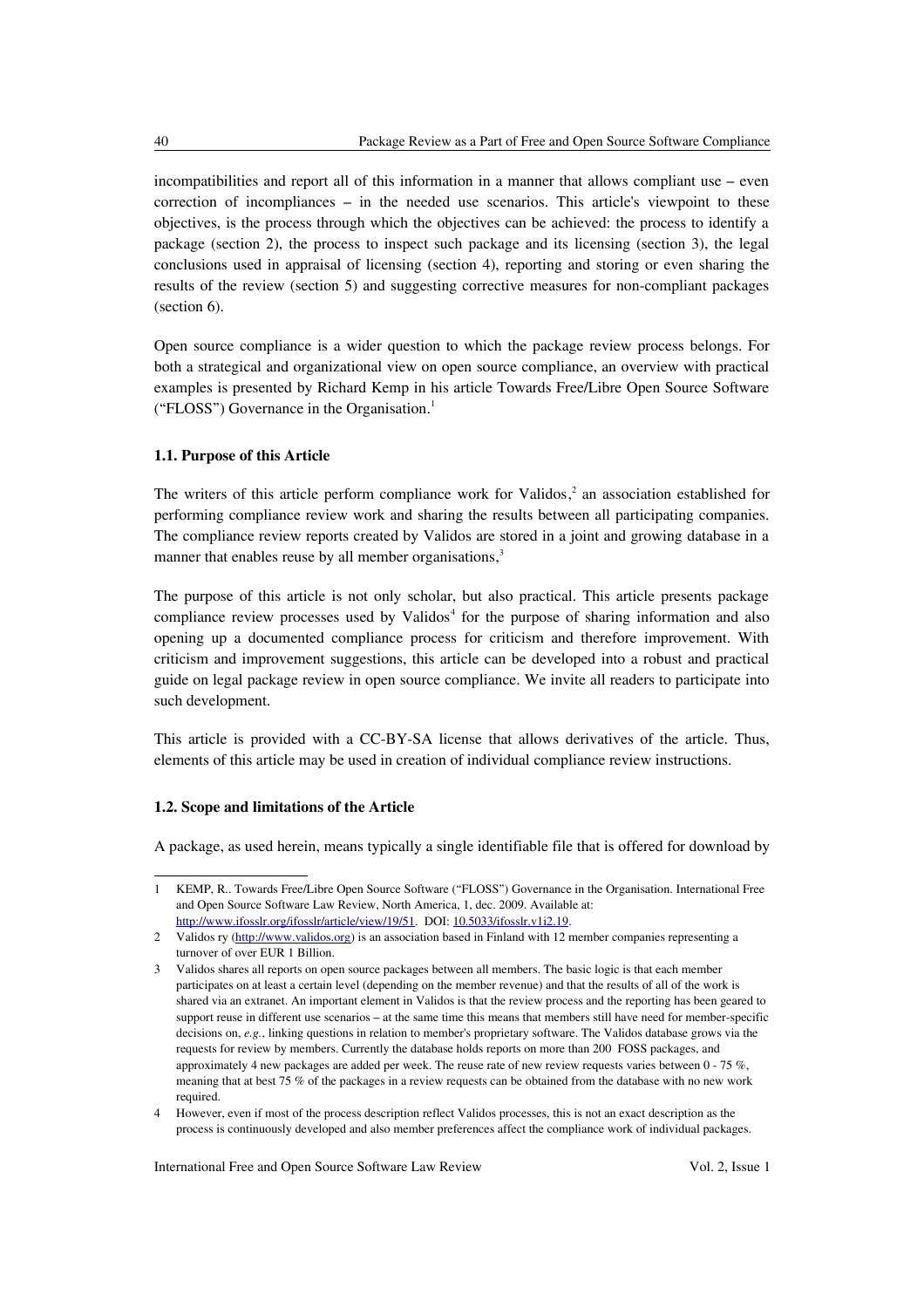an open source project. A package may come in tar.gz, zip or other compressed format.<sup>[5](#page-2-0)</sup> As a compressed format, a package may include any number of files and subdirectories, as determined by the project offering such download.

Package review is not limited to pure FOSS packages. This is due to practical reasons: packages tend to contain files or subdirectories or other elements that are not open source, according to definitions by the The Open Source Initiative (OSI) or the Free Software Foundation.<sup>[6](#page-2-1)</sup> Although some files may not be pure FOSS, their use might anyhow be relatively unrestricted from a corporate perspective, and therefore, their use is often controlled by the same process as the use of FOSS. From a company's perspective the compliance process can be similar or same regarding all software packages that can be obtained without charge from internet sources, such as FOSS, public domain software or freeware.

An open source project can be either a group of individuals, a separate legal entity or a part of the activity of an existing company, or even a mixture of these. In this article, we use the term "open source project" to describe these. We refrain from analysing eventual differences resulting from the type organization of the project. However, compliance review is done in relation to the copyright holder and eventual license grant by the copyright holder.

Package compliance review results in information that is generic and may be used by many companies and may also result in information that is specific to a use case, and as such may not be used as well by others. Since the generic review results are useful to many, its creation can be done in a collaborative fashion. However, reuse by many poses requirements on the review process. One perspective in this article is satisfying such requirements and enabling sharing of the generic elements of review results. Also, this article concentrates on the generic elements of the review process and not on the specific questions, such as linking with member-specific software.

This article aims not to discuss eventual risks in non-compliant use of FOSS packages: it aims to discuss a part of the process for ensuring compliant use of FOSS packages. Further, we do not intend to thoroughly or orderly discuss methods of analysing and assessing risks in relation to use of FOSS packages or licensing uncertainties, although some parts of the article touch risk appraising questions.

This article only discusses use of FOSS packages by companies in relation to redistribution of the FOSS package by the company, and not other use scenarios (such as use for a commercial service or internal use). The boundaries of redistribution are not discussed. This article does not discuss possible liability questions in collaborative production of compliance information.

We have refrained from analysing compliance review questions from a perspective of any single jurisdiction. Traditional legal sources do not address the practical questions of package compliance review: at least we have not found such information from any jurisdiction. At the same time, the companies need to apply the review results in multiple jurisdictions in a unified manner or at least with only small variations. In defining the legal conclusions we present here, we have assumed

<span id="page-2-0"></span><sup>5</sup> For example Unix source code of Apache http server version 2.2.15 is distributed in package httpd-2.2.15.tar.gz.

<span id="page-2-1"></span><sup>6</sup> The definition of open source by the Open Source Initiative: <http://www.opensource.org/docs/osd>(retrieved on 4 May 2010) and the definition of free software by the Free Software Foundation: [http://www.gnu.org/philosophy/free](http://www.gnu.org/philosophy/free-sw.html)[sw.html](http://www.gnu.org/philosophy/free-sw.html) (retrieved on 4 May 2010).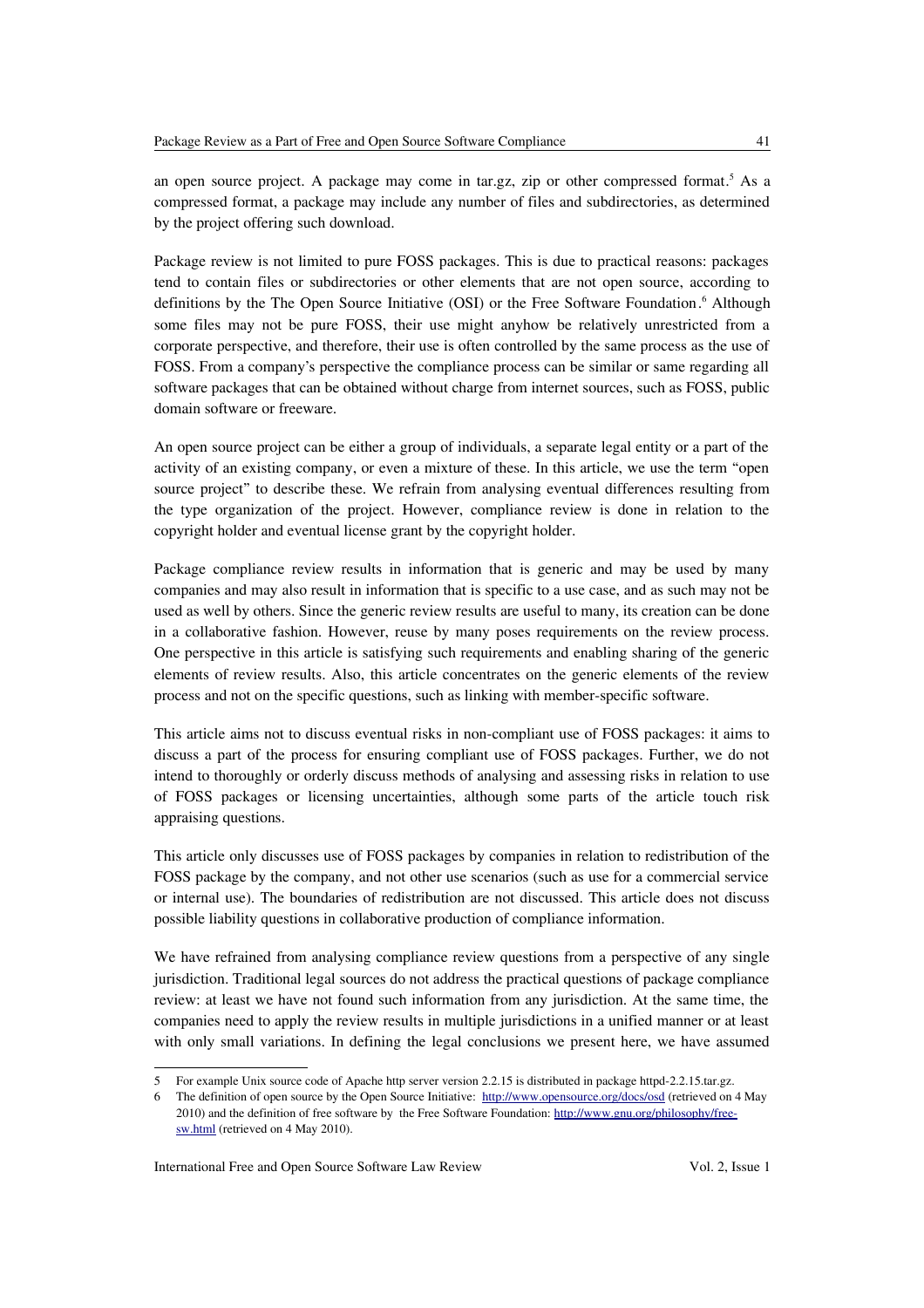that the general principles of copyright and norms in interpretation of licensing or similar texts, are similar in most jurisdictions. To the extent this is not so in relation to the legal conclusions we present, we would be delighted to be corrected. The writers of this article are Finnish lawyers and thus come from a European continental, and more specifically Nordic, background.

# **1.3. Methodology**

From a perspective of legal methodology, what is the value of publicising a package review custom, even a developing one? We have noted that current legal literature does not much address very practical questions that need to be addressed in package review. Also, we see it highly improbable that such legal conclusions that we have come into would be determined by an authoritative source, such as a court, any time soon. Taken into account the amount of jurisdictions and the amount of different conclusions, this is evident. Thus, in lack of a way to establish a correct package review methodology by investigating traditional legal sources, we have decided to strive for the development of a consensus by the legal community interested in FOSS and thereby also the wider legal community engaged with open source projects. If such a consensus would be established, the practical risk of non-compliance would be lower, since if a company adhered to the consensus, the probability that a right holder in an open source project would require a company to interpret licensing differently, would be lower.

## **1.4. Introduction Validos FOSS Review Process and the Legal Conclusions Used Therein**

The Validos process returns a compliance value for a package which is quite simple: a package is found to be (i) compliant or valid, (ii) possibly incompliant or (iii) incompliant /containing clear risks.[7](#page-3-0) Compliant means that the licensing of a package was found clear and no incompatibilities within the package were found. Evaluation against the redistribution license of the member is out of scope (a member-specific question that is not part of a generic compliance process: that information has little value for reuse in other use situations). In addition, one outcome of the process is the use instructions for redistributing the package and other reports (section 5) and possibilities to correct found possible or clear non-compliances (section 6).

FOSS packages are often licensed in ways that are not clear or unambiguous. The process described in this article has been used within Validos on more than 200 packages containing thousands of sub-packages. Of those packages 65% have been found fully compliant in accordance with the process.<sup>[8](#page-3-1)</sup>

This percentage includes a set of legal conclusions applied: we have deemed that certain typical situations are considered compliant, as long as defined criteria are fulfilled and contrary

<span id="page-3-0"></span><sup>7</sup> In Validos, each package receives a value "Compliant", "Possible Incompliance", "Clear Incompliance" for every standard use case (redistribution, commercial service, development tool and internal use). This is viewable as one line information. We also use a marker to signify that decisions are required (*e.g.*, a GPL-licensed package can be fully compliant but will anyhow require a decision regarding linking by the user of the package). The first level report will then offer a risk pointer with short explanation of the reason for the given value, *i.e.,* "Why was this package tagged with Possible Incompliance?" and will also detail the files and folders affected. The second level report expands the first level report with all the details of the review process.

<span id="page-3-1"></span><sup>8</sup> The percentage does not reflect the gravity of the non-compliance: a single file in a 25,000 file package may create a (possible) non-compliant tag: it is the purpose of the use instructions to reflect the gravity and point to the risk in question. It can also be very easy to correct a non-compliance.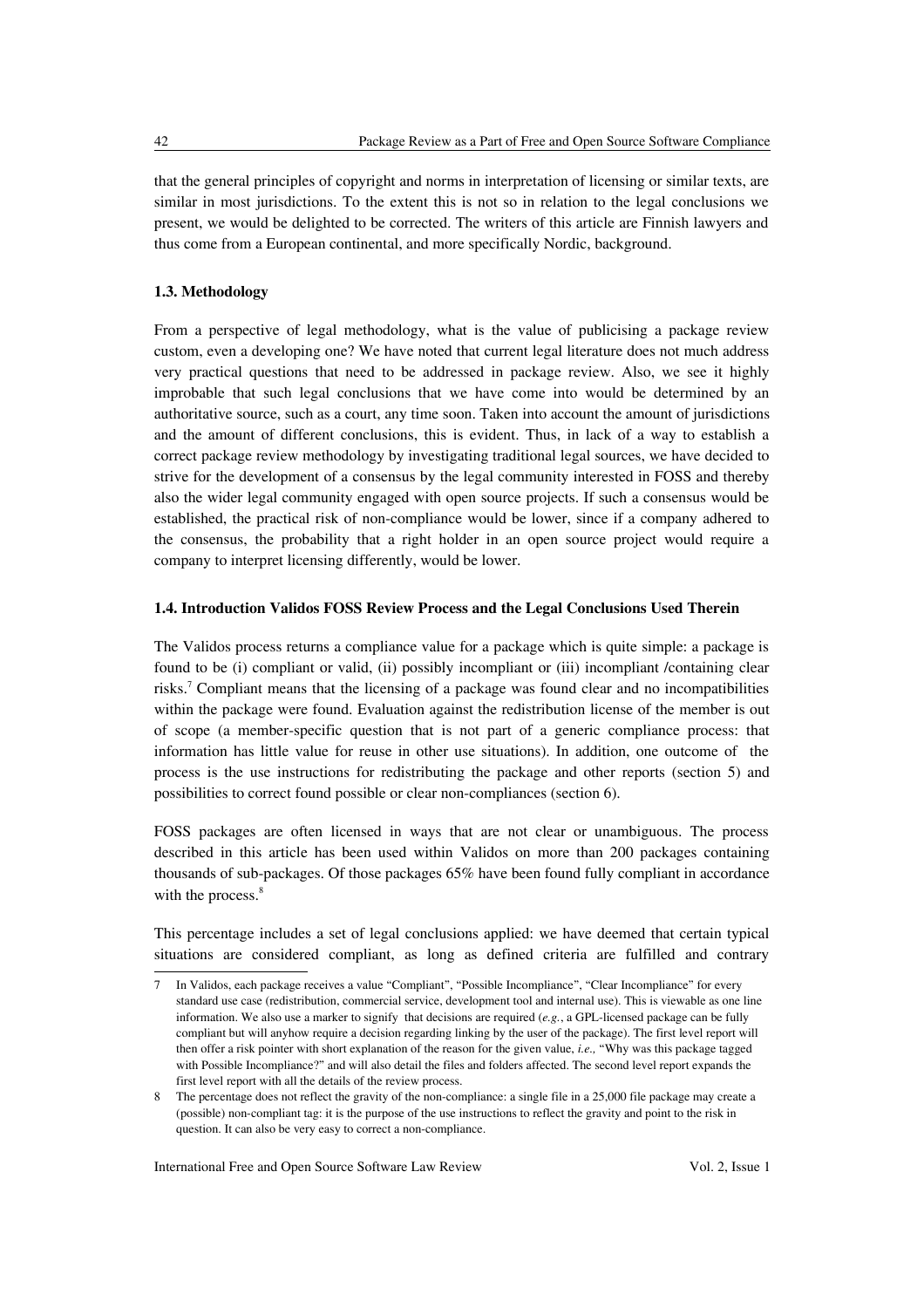indications are not found. The legal conclusions applied are presented and discussed in section 4.

Legal conclusions could be also made on an *in-casu* basis. However, due to the frequent occurrence of most of the situations meant in the conclusions, we assert that most companies would do well to form a policy on these questions. Leaving every question to be individually appraised by an open source review board will not result in better compliance decisions, but rather ineffective working methods and unnecessary variation.

It is to be noted that the approach described aims to enable companies to utilize free and open source software. Instead of an approach to enable companies to use open source software, a company could adopt a very risk averse approach, and not, *e.g.*, use any files which do not contain a clear license header due to perceived licensing ambiguities. This would lead into non-use or a very limited use of open source packages by such company. Thus, we acknowledge that not every company may be willing to accept these conclusions as a basis for their compliance work.

A number of questions will still need to be answered separately from the conclusions described in this article. Typically these questions are submitted to an open source review board, or similar adhoc formation including an engineer, a process controller and an open source knowledgeable lawyer. These situations include:

- 1. Situations in which the legal conclusions do not apply, *e.g.*, when the process finds a or possibly incompliant package; and
- 2. use-case specific decisions, such as questions on interaction with proprietary software (*e.g.*, linking).

# **2. Identifying a Package**

Objective: When a compliance review request is received the first compliance task is to identify the package described in the request. Correct identification of the package ensures that the compliance work is done for the correct package and that the information can be later reused by others: others need to be able to match the reviewed package with the package they are planning to use.

Description: Typically an open source project has different versions of the packages it offers, available perhaps on different hosting sites, project pages or source code management systems. This can lead to uncertainty regarding which is the right software package to review, especially in situations where the review is performed by a specialised unit or it is performed much later than the actual software has been taken into use by a company. To avoid such uncertainty and correctly establish the package to be reviewed, the reviewers should note at least the following different versions: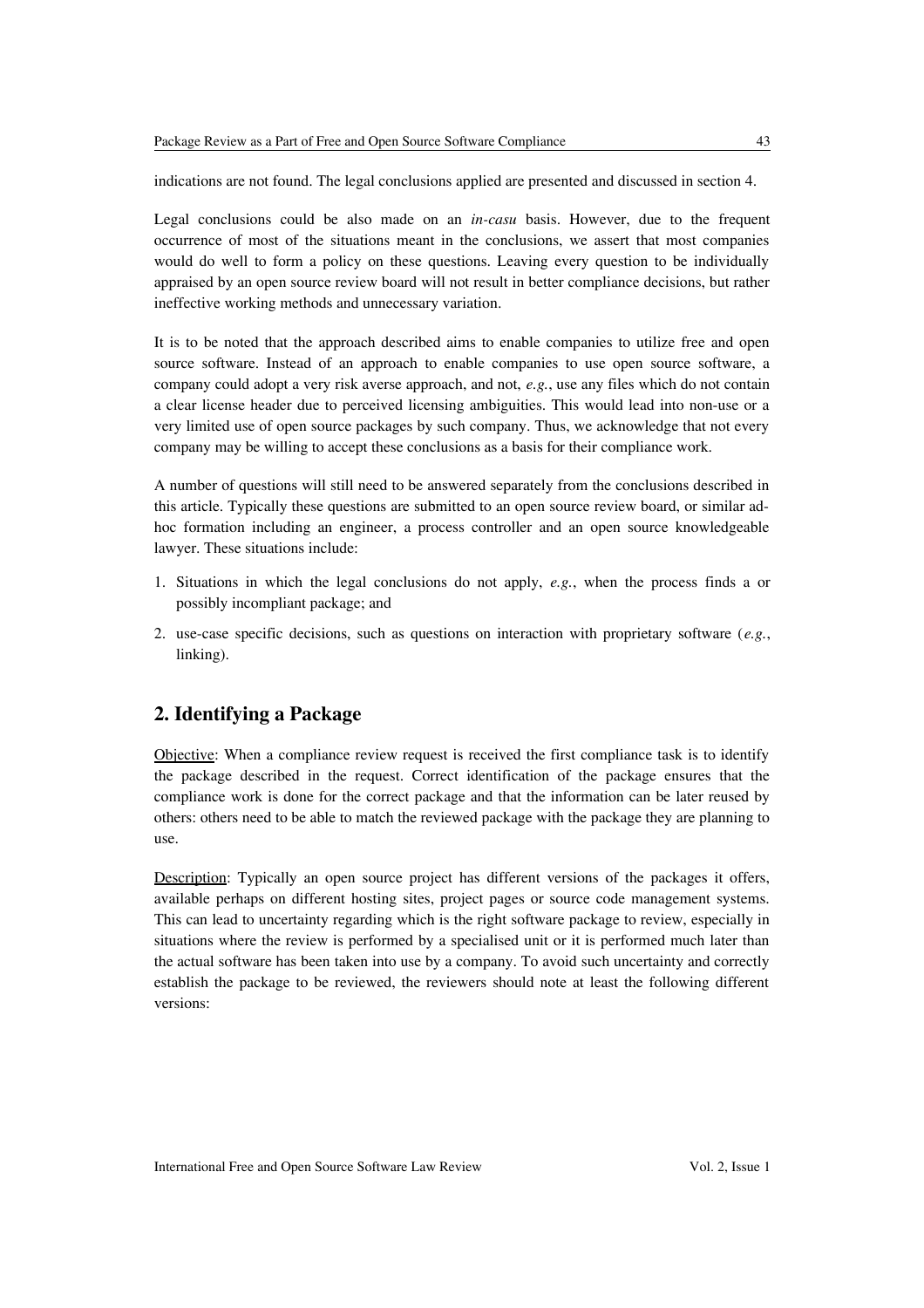| <b>Different Versions /</b><br><b>Uncertainties</b>       | <b>Comment</b>                                                                                                                                                                                                                                                                                                                                                                                |
|-----------------------------------------------------------|-----------------------------------------------------------------------------------------------------------------------------------------------------------------------------------------------------------------------------------------------------------------------------------------------------------------------------------------------------------------------------------------------|
| <b>Wrong Project</b>                                      | Sometimes another open source project may have a confusingly<br>similar name, or there might be an old, out-dated and no-longer used<br>web-page of the same project.                                                                                                                                                                                                                         |
| Sub-Projects                                              | An open source project may be divided into multiple sub-projects                                                                                                                                                                                                                                                                                                                              |
| Larger Packages<br>$V_{\star}$<br><b>Smaller Packages</b> | Packages may be offered in versions which include different<br>combinations of the software of the project or third party software. A<br>typical example is a version which includes all required dependencies<br>compared to a version with only code created by the project. Also,<br>sometimes projects provide versions which do not include certain code<br>$(e.g., a$ patented cipher). |
| <b>Platform Variation</b>                                 | Packages may differ for different platforms (such as Debian, Red Hat,<br>Windows etc.)                                                                                                                                                                                                                                                                                                        |
| Binary v. Source                                          | Packages may come in versions including only source code or only<br>binaries or both. Sometimes the source version is more encompassing<br>than the binary version $(e.g.,\)$ source is provided for all platforms) or<br>vica-versa $(e.g., the source is only provided for the code created by the$<br>project and dependencies are only in binary format).                                 |
| Development Versions                                      | Finally, most projects have different development versions, e.g.,<br>versions running from 0.1 to 2.72. Development versions can also be<br>indicated with letters 1.0a etc.                                                                                                                                                                                                                  |

#### *Table 1: Possible uncertainties*

Recommended process: Review requests should contain at least the project name, its web page and the development version of the package. File name and URL of the package to be used might not be sufficient, as the user might refer a binary only package and review should be performed on source version or both the source and binary version. This is why the project name and the web page of the project are always needed.

Review requests sometimes refer only binary packages: if this is the case, one critical element is to find the source version matching the binary version. If matching is not clear and it cannot be cleared with the unit requesting the review, the remaining option is to inspect source files and compile the binary to be used from the reviewed source. In this case, only the source version is reviewed.

In practical terms, the information in the review request will need to be assessed against the information provided by the project, in order to establish the correct package to be inspected. Possible discrepancies need to be solved with the company/unit/project requesting review of the package. If request includes partial information, eventually completed information should be sent back to the requesting unit for verification.

As a part of identifying the package, the inspected file should be stored and a unique signum for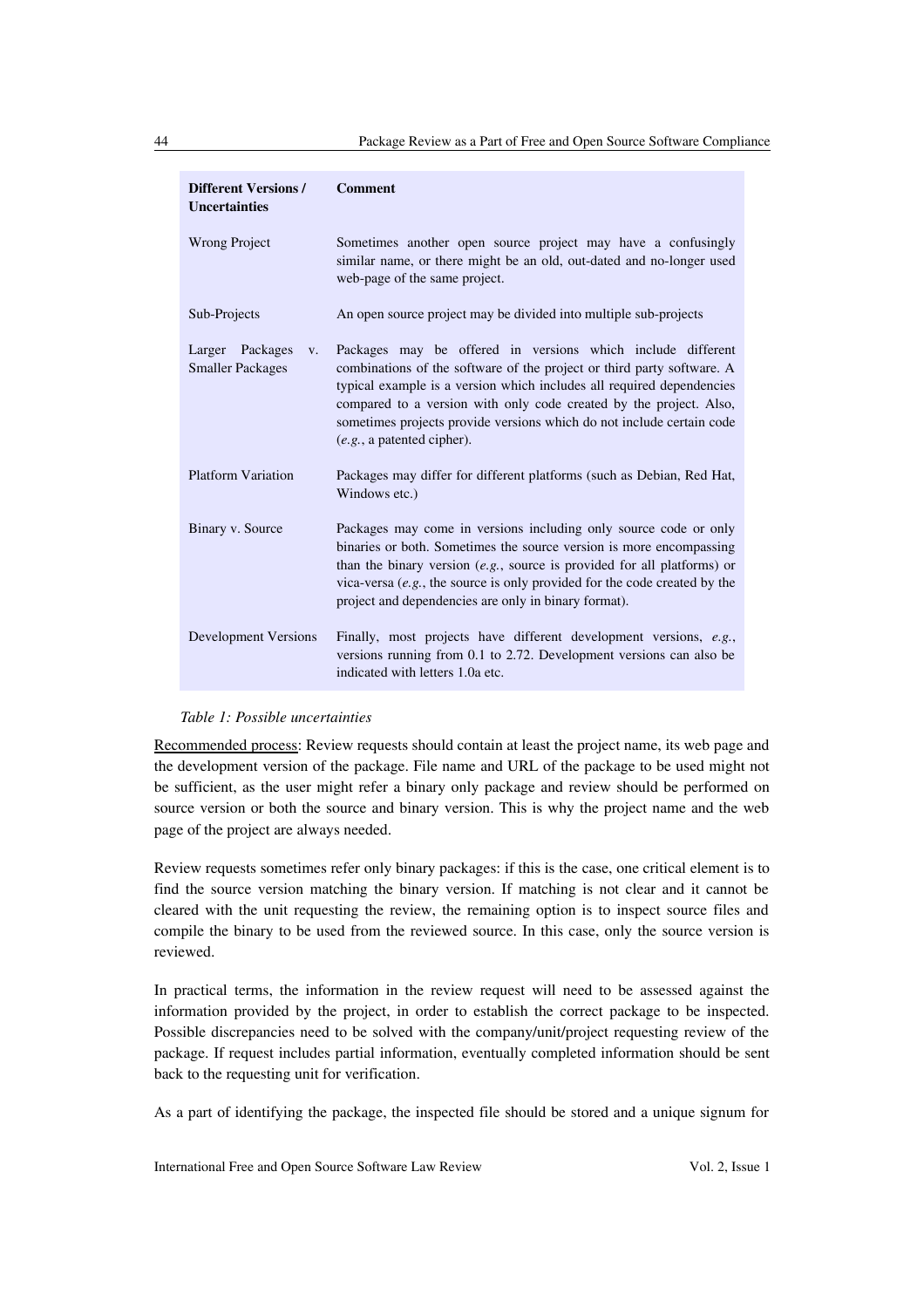the file should be created (such as an MD5-signum). At best, the unique signum is provided by the project and that signum can be checked against the signum created for the stored file. If the projects use a signum, the same signum type can be used for the stored file. In addition, the preferred signum type should be created in any case so that the stored files have one unified signum for each file.

# **3. Review of Package**

# **3.1. Collect Information**

Objective: After a package has been identified in accordance with the previous section, the actual review of the package begins. The objective of the inspection of a package is to collect all information that is relevant for the compliant use of the package and to analyse arising legal questions.

Recommended process: The inspection starts with manual inspection of the web pages of the project and the downloading of the identified package. The web pages are also inspected for license information and any related material such as statements regarding known patent issues or export restrictions. Occasionally additional copyright, license or author information needs to be searched via search engines from other public sources such as related mailing lists. Found license information is recorded for archival purposes by taking a screenshot or printing an electronic copy.

When the package is downloaded and archives extracted, the package is briefly inspected to form an overview of the included folders, documents and libraries. Validos process also includes uploading the package to FOSSology source code analysis software after the package has been downloaded. FOSSology is an open source licensed tool that can be used to analyse source code. At the time, the most useful feature of the software is its ability to find license text matches from the source code of a package. This is done remarkably well as the software identifies reliably also license fragments and modified license texts.<sup>[9](#page-6-0)</sup> We have found that the amount of licenses not found is very low.<sup>[10](#page-6-1)</sup>

There are also other source code analysis software tools, which can be used in open source compliance processes.<sup>[11](#page-6-2)</sup> Sometimes it is necessary to use text search tools such as grep to find and collect copyright and license notices from large code bases.

The practical review of Fossology results can be performed as follows:

1. .Overview of the Fossology Results. When Fossology has processed the uploaded software package, it displays result of the check as a list of found matches. The results should be briefly examined for the purpose of forming an overview of the included licenses and phrase matches.

<span id="page-6-0"></span><sup>9</sup> For more information, see [http://fossology.org.](http://fossology.org/)

<span id="page-6-1"></span><sup>10</sup> The current road-map of FOSSology includes the reporting of copyright notices found in packages, to be released in version 1.2, probably very soon. This feature will add to the review certainty, as unidentified licenses can be picked up by their copyright notices.

<span id="page-6-2"></span><sup>11</sup> Most known alternatives are different offerings by Black Duck, Palamida and OpenLogic. There is also another free tool, OSLC – or Open Source License Checker [\(http://sourceforge.net/projects/oslc/,](http://sourceforge.net/projects/oslc/) link retrieved 2 May 2010), which is not much developed currently.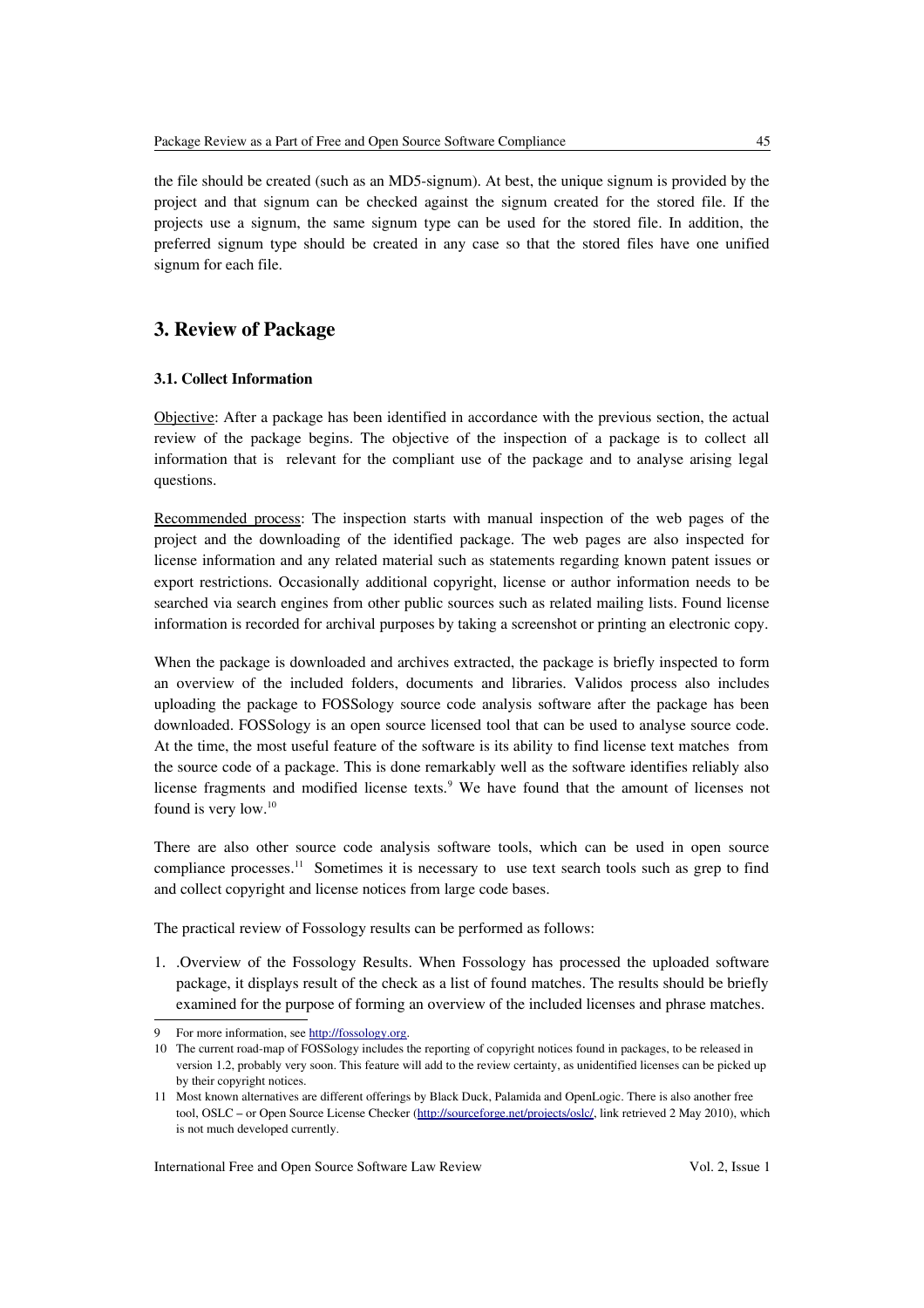- 2. Review of Phrases. If Fossology finds suspicious text matches that do not correspond with any known license text, it can point them out as phrases. As these findings can potentially refer to proprietary type licenses or other restrictions, the matches need to be reviewed. This is done by reviewing the preview view for the match "phrase", or if necessary, by reviewing each file that contains the spotted phrases.<sup>[12](#page-7-0)</sup>
- 3. Review of License Text Matches. Fossology scans the uploaded file against license texts in its knowledge base. However, the listing shows only textual matches and not legal matches: e.g., a file with a dual license will probably be shown as a hit with two different licenses.. Manual review of the results is therefore required with help of the interface provided by Fossology. The findings should also be reviewed to check that the matches corresponds fully with the stated licenses and eventual license modifications are found. Most projects luckily employ similar statements so that each file does not need to be inspected separately.<sup>[13](#page-7-1)</sup>

## **3.2 Analyse Collected Information**

Objective: After collecting data from project web pages, documentation and source code it must be analysed. The objective is to identify the level of clarity of licensing and eventual incompliances and other issues.

Recommend process: At Validos, we review at least:

1) Main License Clarity

How strong and reliable is the information on the license applied by the project (we refer to this license as the main license). According to our experience it is not always clear what the main license is. Typically these situations are related to contradictory or incomplete license statements in project web pages and downloadable packages.<sup>[14](#page-7-2)</sup> Sometimes these can be solved satisfactorily by finding a common nominator in the package: (*e.g.*, unclear references to GPL 2 and GPL 3 licenses on the webpage can be solved, if the package thoroughly refers to "GPL 2 or later"). However, in many cases solving in-clarity regarding a main license requires contacting the open source project or the relevant author. If the reviewer needs to make a judgement on the license, the package receives a "possible incompliance" tag from the review process.

2) Compliance of Existing Sub-Packages or Sub-Components

One review item is to find and list the existing sub-projects or third party projects and the

<span id="page-7-0"></span><sup>12</sup> Preview view of Fossology displays a one or two row excerpt of found phrase, in many cases this is enough to determine whether the found match is relevant in a licensing sense, or refers to non-compliant license. If a preview is not enough to resolve whether or not there is really any issues, the files source code can be accessed from the tool reviewed in detail.

<span id="page-7-1"></span><sup>13</sup> For example the tool can show that inspected package contains 10 000 files with match "'GPL v2'-style ", while it is not effective to check each of 10 000 match for unexpected modification, at least some source files should be reviewed. Should any inconsistencies be found, the findings should be reviewed in detail. A feature that separates different types of matches would make this process faster.

<span id="page-7-2"></span><sup>14</sup> For example, situation where a project web page contains a statement "Licensed under the GPL." where word GPL contains a link to Free Software Foundation's GPL license page, which nowadays contains the version 3 of the license. At the same time a download package can contain a statement "Licensed under the GPL v.2 only".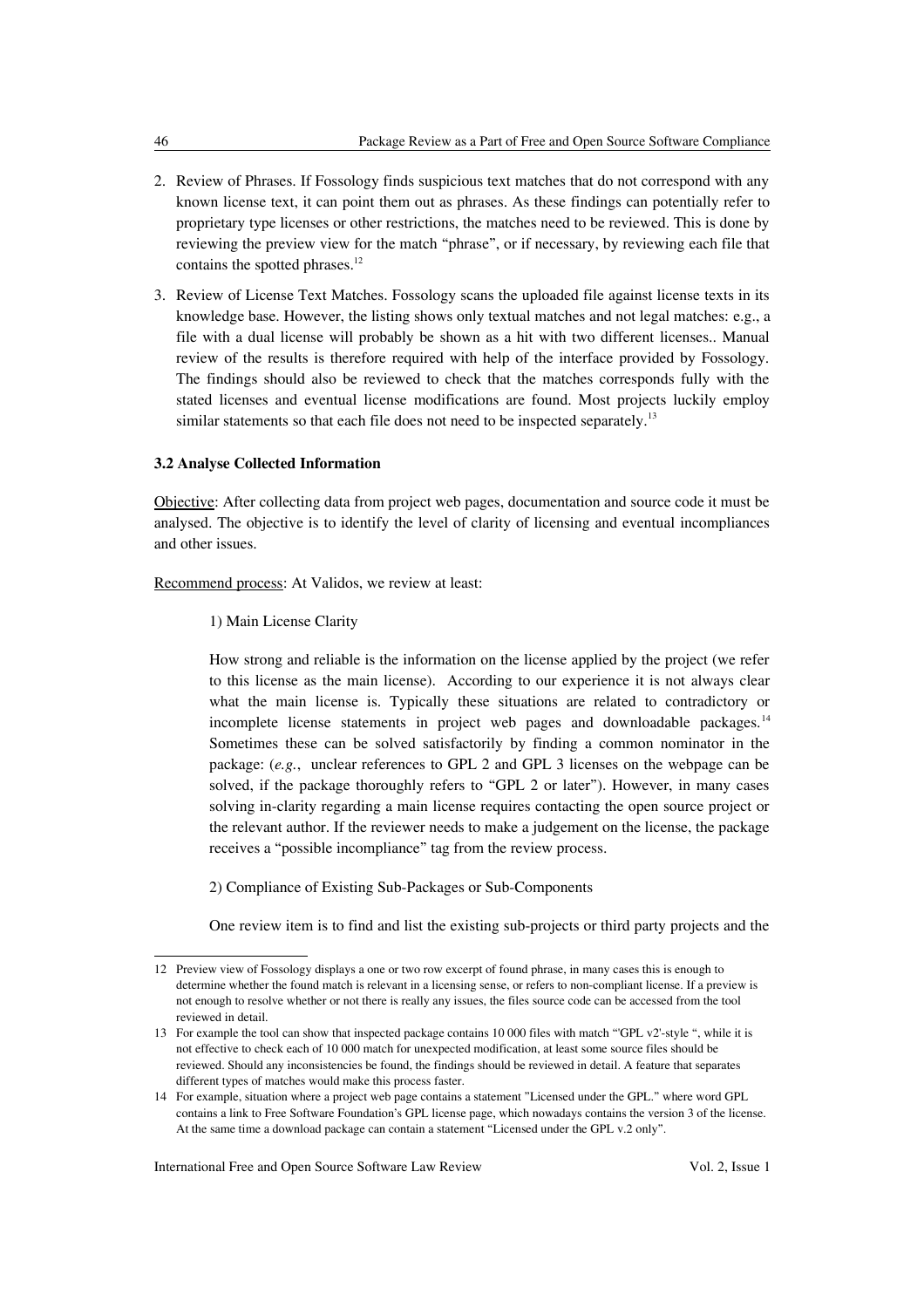applicable licenses (sub-licenses).

Typically FOSS packages include code created by others than the main copyright holder. While code reuse is one of the driving forces of open source development, it is also a common source of legal risks. This is caused by the sheer number of licenses (whether open source or more limited licenses) that are not compatible with other licenses, which combined with the fact that developers tend to be more interested of coding than licensing, causes often situations where some included sub-licensed files or components are not compatible with the main license.<sup>[15](#page-8-0)</sup> Therefore, one of the main tasks of a package review process is to point-out any situations where all license requirements cannot be fulfilled simultaneously when the software is distributed. Equally important is to find files that may not be distributed at all, such as components licensed only for evaluation use. License compatibility checks are done by reviewing stated license information and results of source code analysis. If clearly or possibly incompliant licenses are found, corresponding components are reported with necessary detail, usually at folder or file level and the report summaries receive a corresponding value. Additionally, when discrepancies have been found, corrective measures, which can be used to solve the issue or mitigate risks caused by problem, can be suggested.

3) Other Elements such as Patent and Export Control Related Information

As a note, information that relates to patents or eventual export control related questions, can also be collected.

Occasionally, license problems can be solved by contacting open source projects for clarifications. We have found this approach to be welcomed by projects and in many cases projects correct or clarify issues not only in their replies but also clarified the information provided by the project. We see contacting of projects as a way of contributing back to free and open source projects. The findings of the review process should always be recorded in a format enabling quality control, sharing and reuse.

# **4. Legal Conclusions in Appraisal of Licensing**

As we mentioned above, the Validos process returns a compliance value for a package which is quite simple: a package is found to be (i) compliant or valid, (ii) possibly incompliant or (iii) incompliant /caining clear risks. In addition, one outcome of the process is the use instructions for redistributing the package (section 5 below) and possibilities to correct found possible or clear non-compliances (section 6 below). However, FOSS packages are often licensed in ways that are not clear or unambiguous.

<span id="page-8-0"></span><sup>15</sup> In pure package review, as the one described in this article, the incompatibility is assessed within a package or a combination of packages. The question of license compatibility in relation to proprietary or other software of the member organisation is not a part of generic package review. That question becomes member-specific and cannot therefore be shared with other members (the answer to a member-specific question also has little value to others, or little value for reuse in general).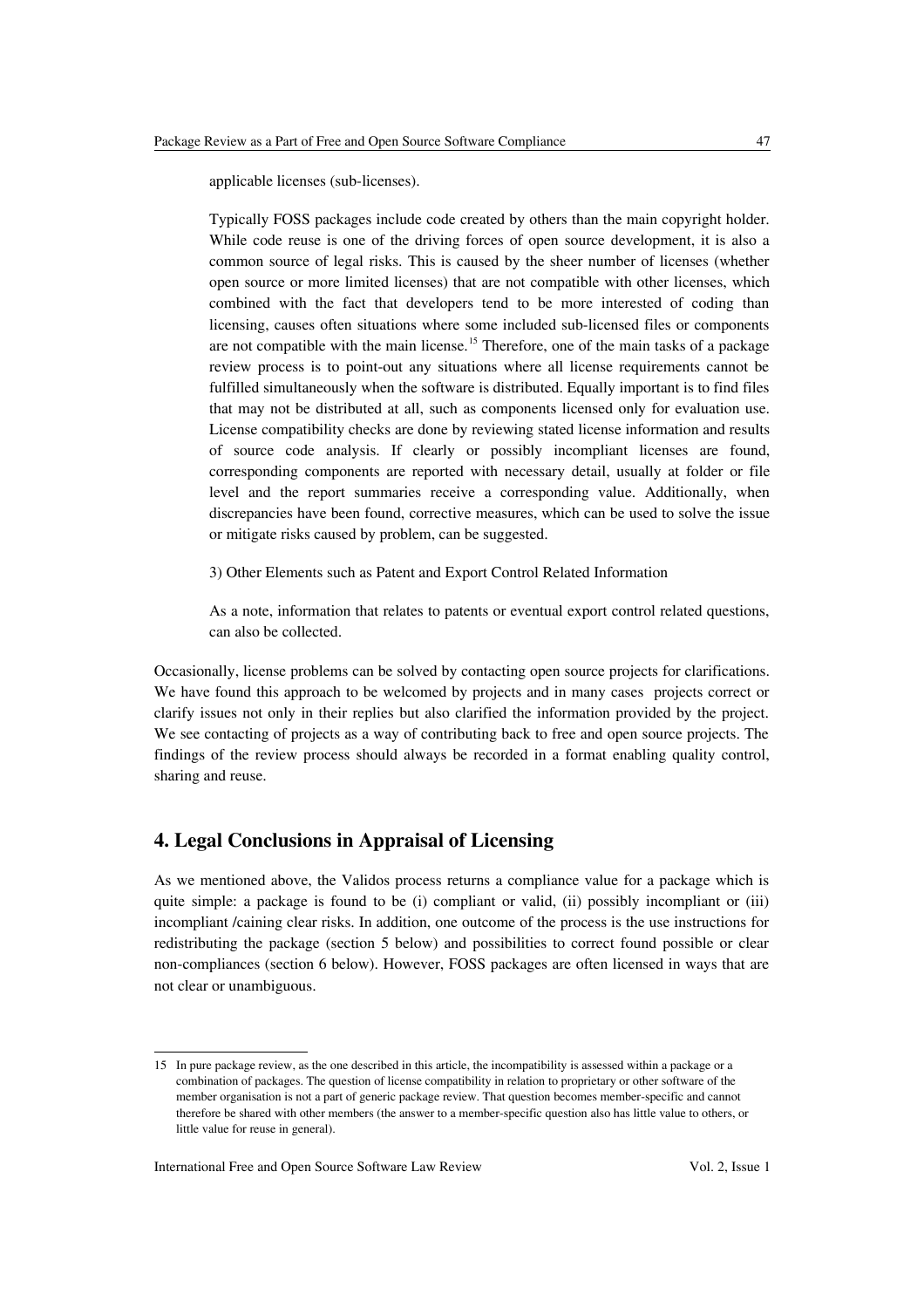# **4.1. Files with No License Headers**

Issue: Packages contain files with no license headers. Under which license should these files be considered to be licensed?

Conclusion: Files with no license headers are considered to be licensed with the closest main license, as long as there are no other indications. *e.g.,* a library or folder within a package may contain an open source license and 10 files of which the most important one contains a license header and the rest do not have any license header. In this case all the other files are considered to be licensed with the "main license" of that folder, unless there are contrary indications.

Typical Contrary Indications: A copyright notice by a third party that differs from the copyright notice of the rest of the package and there is no indication of that party participating in the same open source project. Statements on proprietary licensing, such as "Copyright ATT 1989. Proprietary and unpublished".

Discussion and arguments: This is the widest question in package review. Most of the packages include files with no license headers. It can be envisaged that bigger projects will embrace detailed policies and licensing practices which solves this question at the source,<sup>[16](#page-9-0)</sup> but the amount of projects will continue to increase and this issue will persist. Companies taking into use FOSS packages will need to resolve this question somehow. Small to medium size projects mostly do not see this as a problem and in lack of a unified approach to offer to projects, companies will mostly need to resort to policy decisions on this.

The conclusion we propose seems to offer a practical solution to this question. The weakness of the argument is that the files do not contain any license headers and the conclusion seems arbitrary. However, it must be noted that there is no widely accepted instruction or practice to include a license notice in each file and one could also ask why not include a notice for each line of code. A notice can equally be placed on the folder level, as it can be placed on a file or package level. Furthermore, we are not aware of any legal obligation in Finland or elsewhere to include license notices on a particular granularity, such as at a file level. We deem this conclusion to reflect most authors' intent taken into account the practice in placing license notices. On the other hand, contrary indications need to be reviewed (see above).

## **4.2. Modifications to Files**

Issue: Files may at times contain notices that they have been modified by another party than the original creator. In many of these cases, there is no license reference in relation to the modification. However, the file may contain the original license notice or references of the original author. Under what license should the modifications be considered to be done?

Legal Conclusion: Modifications to files are considered to be under the same license as the rest of the file, unless otherwise is indicated.

Contrary Indications: In most cases, only a reference to a second license or a statement on other

<span id="page-9-0"></span><sup>16</sup> Such as the SPDX initiative hosted by Fossbazaar, a working group of the Linux Foundation [\(https://fossbazaar.org/content/fossbazaar-face-face-meeting-lf-collaboration-summit,](https://fossbazaar.org/content/fossbazaar-face-face-meeting-lf-collaboration-summit) retrieved on 4 May 2010)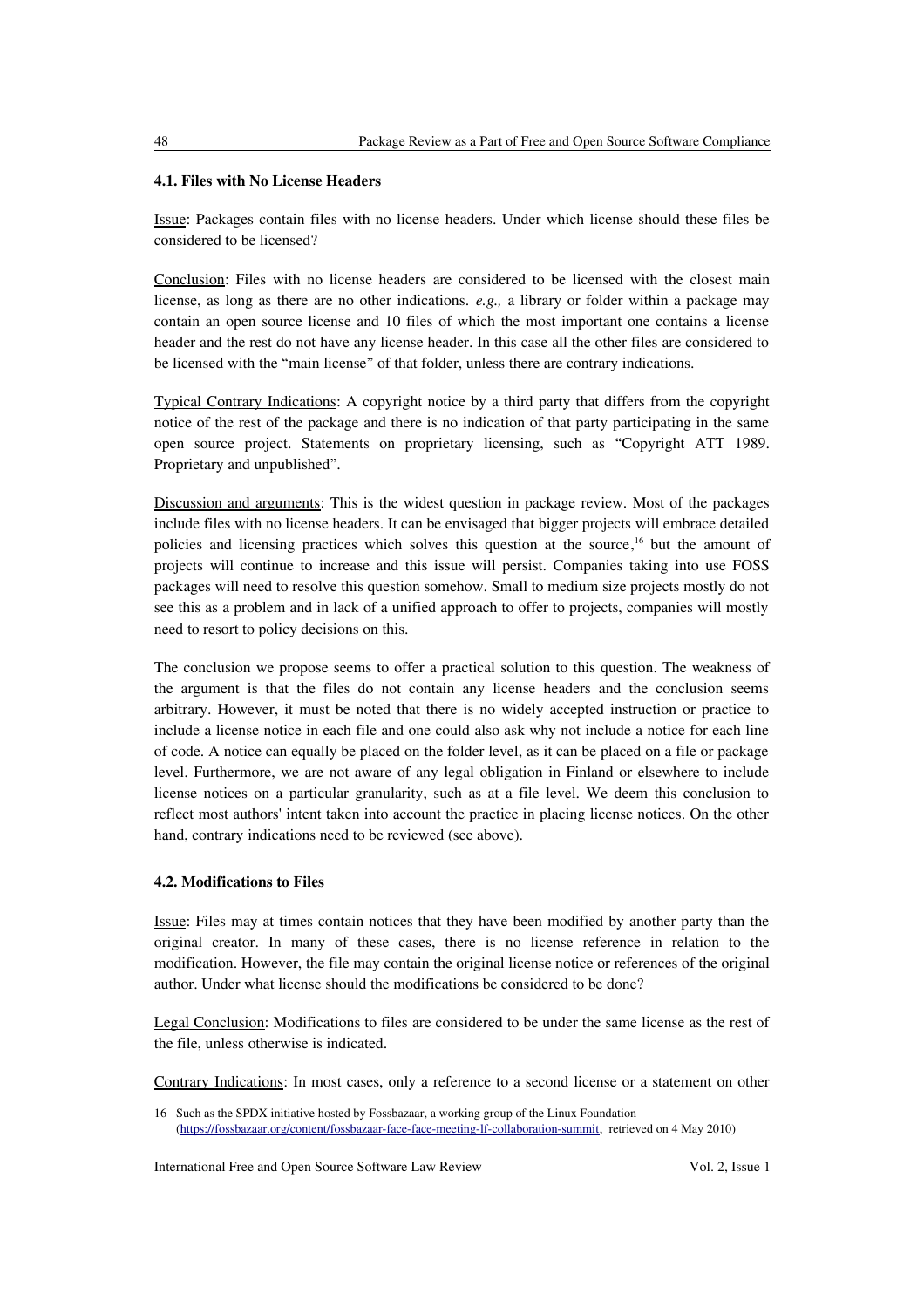type of license (such as a statement referring to proprietary type of licensing) is a contrary indication.

Discussion and Arguments: Since the author of the modifications has not expressly stated a license, it can be asked how is his intent to license the modifications expressed. When reviewing individual files this question may be affected also by how the statement of modifications is formulated and how it is placed in the file, in relation to the existing license reference. Possibilities include placing the modification statement and eventual copyright notice before or after the existing license notice, to include it into the existing license notice or to state it as a comment later on in the file. However, in each of these cases, we conclude that the intent of the author is expressed by the fact that he did not add another notice or reference to another notice. In fact, this same argument applies even if the file does not contain notice of its own, but rather a main license is applied (see legal conclusion on Files with No License Headers).

#### **4.3. Licenses Do Not Automatically Change or Automatically Attach**

Issue: Many times an open source package that includes GPL licensed files includes also files with other licenses such as MIT and BSD. The GPL license (both in version 2 and 3) requires that a whole is licensed under the GPL license. *E.g.,* MIT-licensed files are considered GPL compliant since it is possible to fulfil both the requirements of the MIT license and the GPL license, at the same time. However, the practice with open source packages is that licenses are not changed or added onto each other, in the file headers. This means that a MIT licensed file within a GPL package continues to contain only the reference to MIT license, and open source projects and their redistributors, do not add GPL license references to these MIT licensed files. The question is whether the license of the MIT-licensed file has changed into MIT+GPL due to the inclusion of the MIT file to the package containing GPL-files. This question has relevance *e.g.,* in cases where a company wishes to use only the MIT-licensed files and wishes to remove the GPL-files. Are the files still licensed with just MIT or should they be treated to be licensed with both MIT and GPL? Does the license change automatically from MIT to MIT+GPL? Or in case the package contains internal incompatibilities, such as Mozilla Public License files and GPL-files forming a whole in copyleft sense: can such incompatibility be rectified by removing the GPL-files?

Conclusion: Files are considered licensed with the information contained in the file, to the extent there is no information to the contrary. The existence a GPL-file in the same package is not contrary information. Licenses of files are considered not to have changed (or not to change automatically) when the whole package is licensed with another license or contains files licensed with another package, even if the license of the file would allow addition of new conditions or new license.

Contrary Indications: Additions to license headers to support an imposed additional license by the project or the redistributor.

Discussion and arguments: It would require interpretation to deem a file containing one clear license statement to be considered licensed with the stated license and another license, in a cumulative manner. However, in case a MIT-licensed file is contained within a GPL whole, it could be argued that the GPL redistribution requirement (copyleft) implies that the MIT-licensed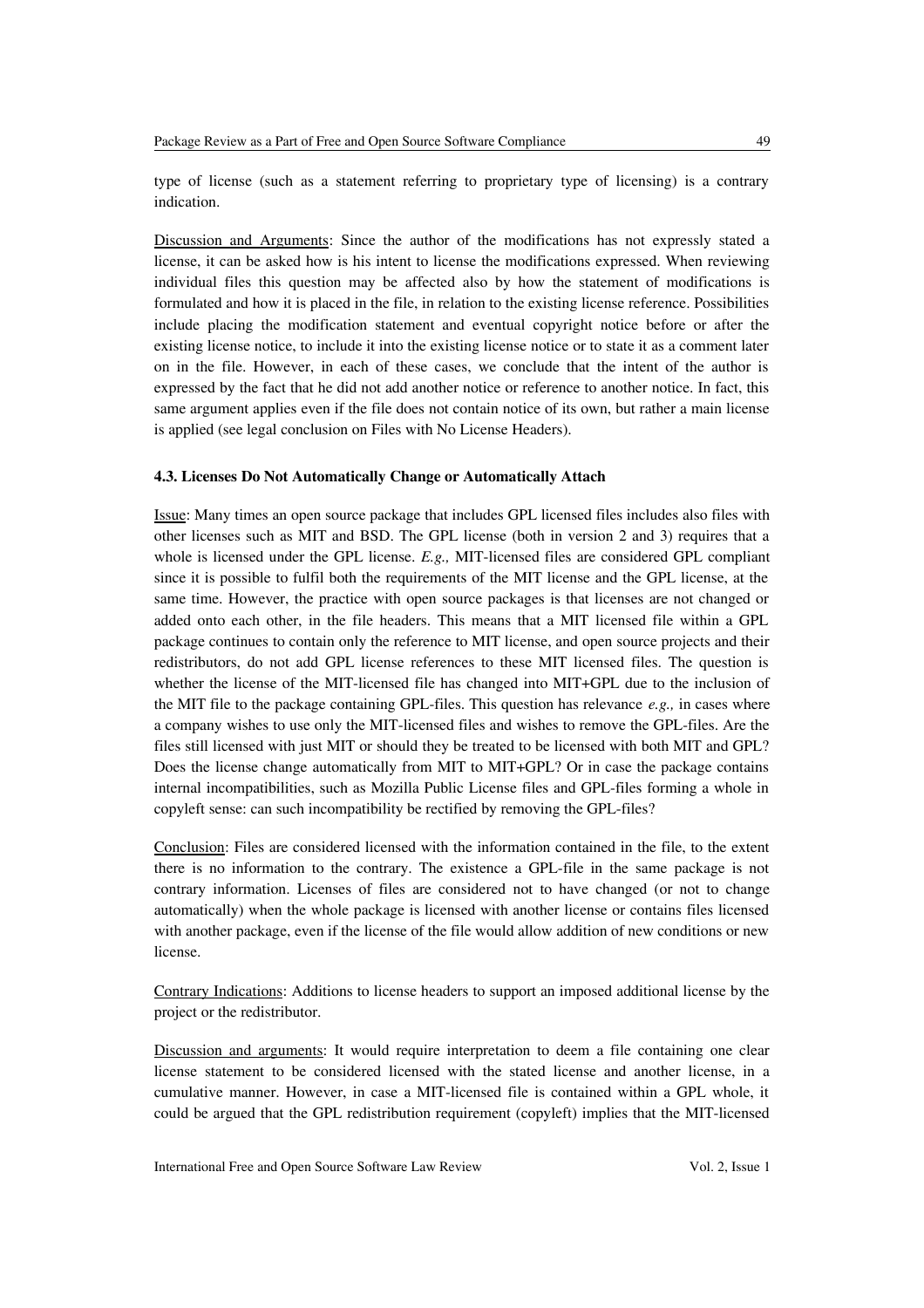file has been redistributed under the GPL and under the original MIT license (both licenses' requirements applying to the same file on subsequent redistribution). This is not reflected in practice in any way: we have not seen any license headers with license additions of this type. However, even if relicensing MIT-files without the GPL addon, could theoretically be considered to be incompliant relicensing of the GPL-parts, it is not very probable that the right holder of the GPL-part would be interested in enforcing the GPL against this type of behaviour since there is hardly any interest in doing so and this type or relicensing is very common. If the GPL-elements are removed from such a package, we would deem it very strange, if the right holder of the GPLparts could thereafter exercise control over the relicensing terms of the elements that originally were by another party and under another license. This argument applies regardless, if the elements were licensed with a GPL compliant license, such as MIT or a GPL-incompliant license, such as the MPL. Thus the conclusion is that GPL-elements can be removed from a package to allow *e.g.,* linking with GPL-incompatible packages and also, as the conclusion is founded on licenses not attaching automatically, also package incompatibilities can be fixed by removing elements that cause incompatibilities, at least in cases where incompatibilities are caused by GPL licensed elements.

#### **4.4. Software Copyleft in Relation to Firmware**

Issue: Firmware files are at times distributed together with non-firmware software with the intention that the firmware files are run on a separate device and the software is intended for running on a computer processor. May firmware files form a whole, in GPL sense, with software intended to be run on a computer processor, outside of the device containing the firmware? Is there a possible incompliance question in cases where GPL-software running on a computer processor interacts with proprietary licensed firmware?

Conclusion: Firmware, which is intended to be placed on hardware, is separate from a software intended to be run on a computer processor. As such it does not form a derivative of software intended for running on a computer processor.

Contrary Indications: A clear statement by the right holder or licensor of the GPL-licensed software. Even this indication does not cause a clear incompliance, but rather a possible incompliance, since it can also be argued that an attempt by a GPL-licensor to control redistribution of firmware elements, is not effective in a copyright sense.

Discussion and arguments: These series of instructions (firmware v. traditional software) are distinctly separate. The question of firmware files containing mixed code (GPL and proprietary) within the firmware is outside the scope of this legal conclusion.

#### **4.5. Autoconf and Other Build Tools**

Issue: Build or similar tools that are licensed with a GPL license are widely used and included in open source packages. The question is whether the copyleft obligation contained in the GPL license should be considered to form a whole (as meant in the GPL) with the rest of the files in the same package. In most cases the rest of the files are also output of such tools, *i.e.,* built with such tools. This question applies to GNU libtools and GNU autoconf tools and Bison parser files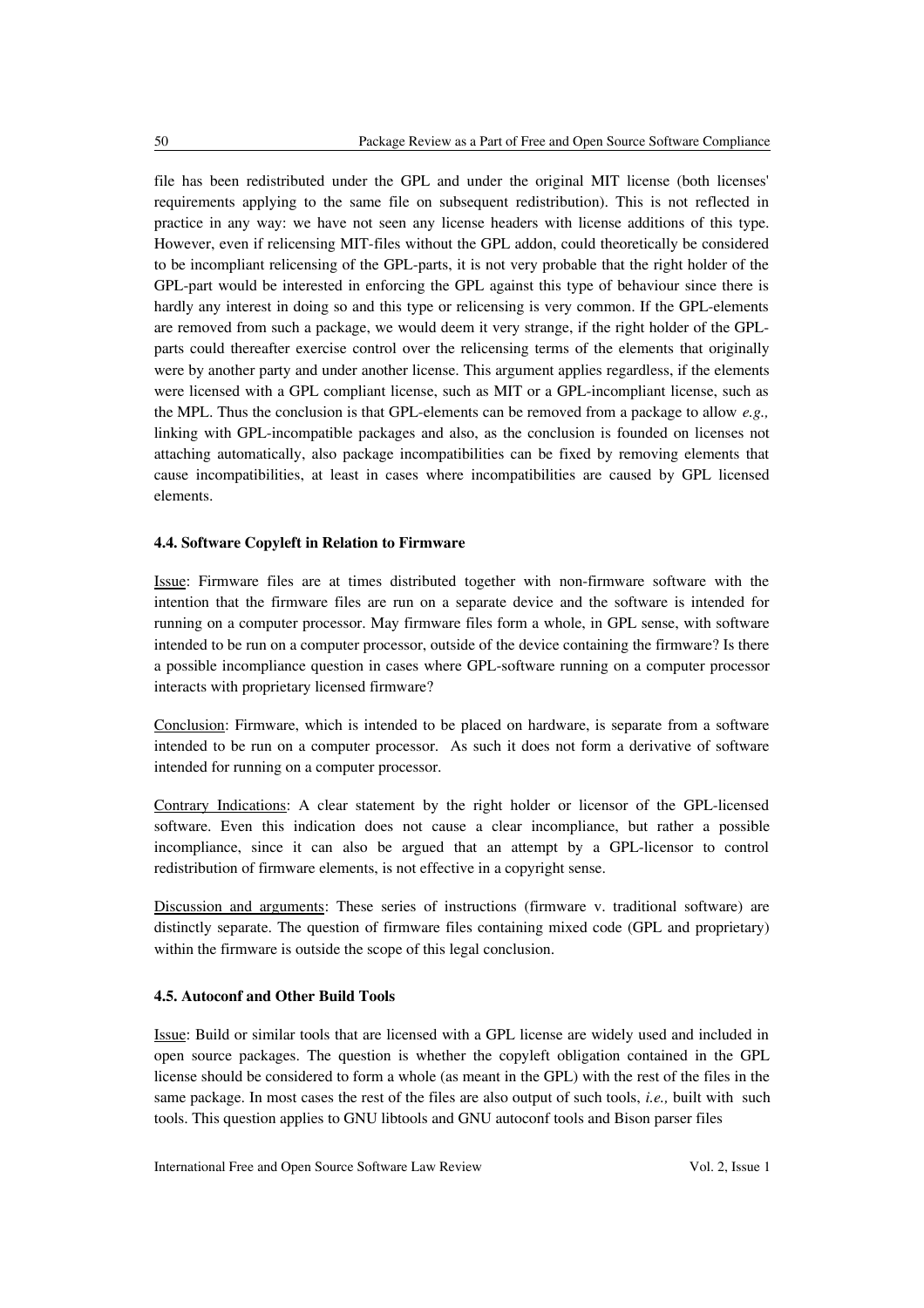Conclusion: GNU libtools and GNU autoconf tools (and Bison parser files), when contained in packages, are assumed to be used as build tools, unless there is indication to the contrary. GPLlicensing of build tools is considered not to pose requirements to the license, as regards distribution of the rest of the software built with those tools, even if the tools are contained in the same package.

When a file contains the autoconf-exception.<sup>[17](#page-12-0)</sup> the exception is applied, if there exists, in the same package, a file that states "generated by autoconf"<sup>[18](#page-12-1)</sup> (it is not necessary to check whether the file actually is generated by autoconf, the statement is enough).

The Bison exception,<sup>[19](#page-12-2)</sup> if it exists, is applied if there are files that state "made by GNU Bison" and the version of Bison 1.24 or higher. While the wording of the exception sometimes refers only to "use", it is concluded that it means to allow all exploitation rights granted by copyright (copying, modification and publication).

Contrary Indications: Typical contrary indications are other GPL-licensed libraries included in the package and the output of the build process. Also, if the software package would be build tool in itself, then this would be a contrary indication.

Discussion and arguments: Build process can be considered legally as copying of the source code and other elements into a slightly different format as object code and other code organised for execution by a computer. Object code could be considered as modified version and as such a derivative, but as it it a mechanical process that does not normally include human creativity, we would consider the object code to be a copy of the source code. Similarly other parts copied in the process are copies. A similar copy would be an analogue piece of music as a digitized copy. Although the build tools may be and probably are works of authorship, the same applies to build tools as any other computer software: output obtained by using them is not subject to the copyright of the computer software (unless elements are directly copied, which is a contrary indication). In some cases, the instructions given to the build tool could be considered creative, but this is similar to other code given for the build tools for processing, such as the source code. Thus instructions, and files containing instructions can be treated similarly as the source code. In the end, the build tool's license does not affect the license of the code processed by the build tool.

# **4.6. Dual License**

Issue: Many open source packages refer to "dual licensed" files or packages. Many times the wording "dual licensed" is explained to mean that the licensee may choose either of the stated licenses, but also others expressions exists, *e.g.*, "dual licensed with MIT and GPL" or licensed with "CDDL+GPL" with references to "dual license".<sup>[20](#page-12-3)</sup> These latter could be interpreted to mean

<span id="page-12-0"></span><sup>17</sup> For example: "# As a special exception to the GNU General Public License, if you distribute this file as part of a program that contains a configuration script generated by Autoconf, you may include it under the same distribution terms that you use for the rest of that program."

<span id="page-12-1"></span><sup>18</sup> For example, a file named "configure", which contains text "# Guess values for system-dependent variables and create Makefiles. Generated by Autoconf 2.52."

<span id="page-12-2"></span><sup>19</sup> For example, " /\* As a special exception, when this file is copied by Bison into a Bison output file, you may use that output file without restriction. This special exception was added by the Free Software Foundation in version 1.24 of Bison. \*/"

<span id="page-12-3"></span><sup>20</sup> For example, see<http://wiki.java.net/bin/view/Projects/GlassFishCodeDependencies>(retrieved on 2 May 2010)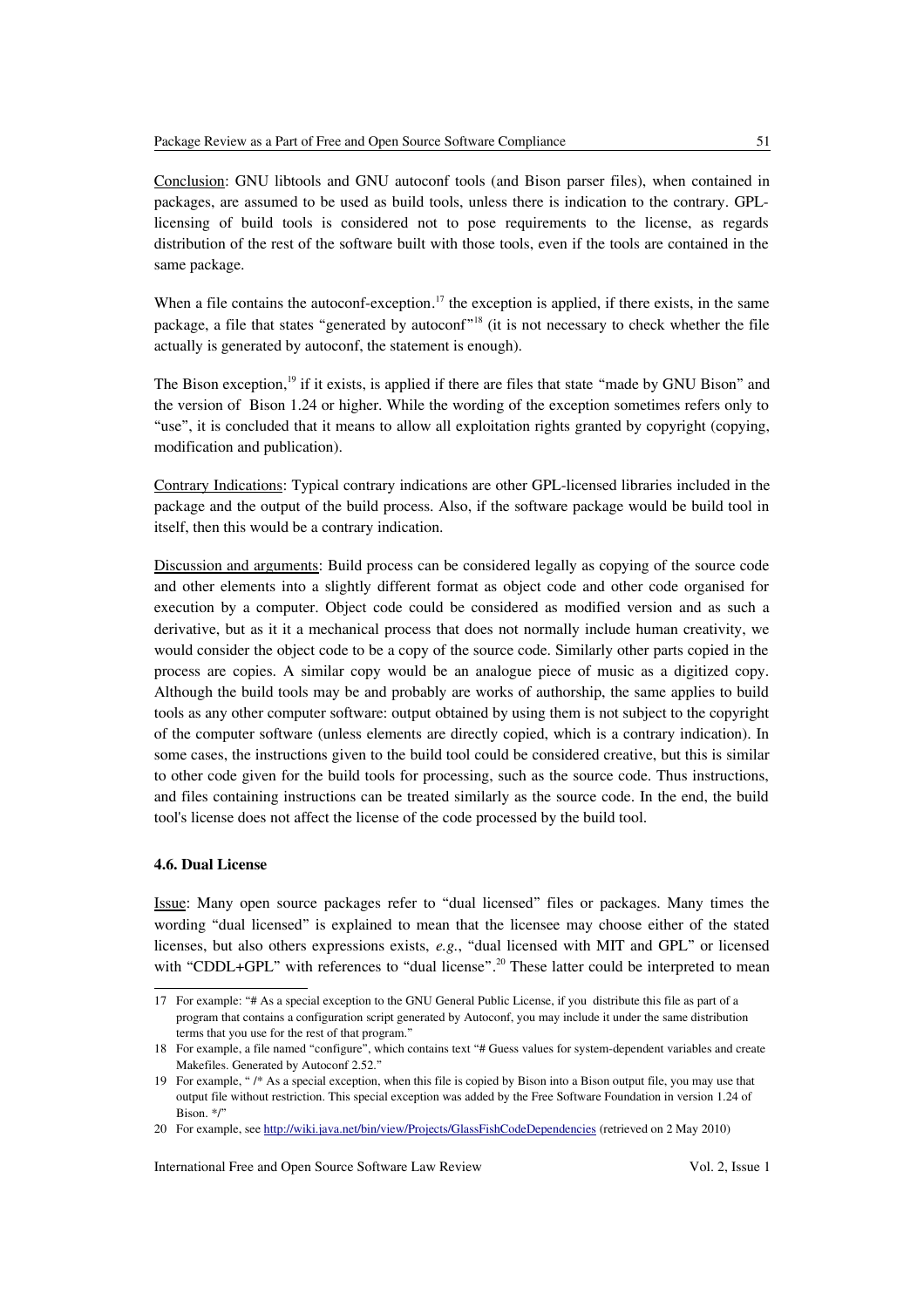that both of the licenses need to be applied. Sometimes several licenses are referred to with a separation using the word "or". How should not clear references to "dual license" be interpreted?

Conclusion: We conclude that the wording "dual license" or use of "or" means that the licensee may choose between the licenses offered, unless there is contrary indications.

Contrary Indications: A contrary indication is an explanation of another type of licensing scheme than a pure dual license where the licensee may choose the applicable license.

Discussion and arguments: The statement "dual license" is also sometimes used to refer to an offering, where obtaining a second license requires payment of a license fee (*e.g.,* a proprietary like license with no copyleft obligations instead of a GPL license, in exchange for a license fee). Except for this situation, we feel that every project using some kind of statement of "dual license" means that the licensee may choose between the licenses. Sometimes the dual license choices are also incompatible with each other, such as the Mozilla Public License and the GPL: in these cases, the theoretical assumption of licensing with both licenses, would not be possible due to that the requirements of these licenses cannot be simultaneously satisfied, and thus a project hardly would require such a license scheme from its users.

#### **4.7. Short License References**

Issue: It is not uncommon that FOSS packages or files just refer a license, without containing the actual license text. In these situations it is not necessarily clear what is the applicable license that must be complied when the software is redistributed. *E.g.*, many files refer to a MIT-license without clear definition of the MIT-license. Which MIT-license should be applied? This issue does not refer to ambiguity in license version numbers in cases where there are clear license texts and license versions, but rather to licenses which are more varying (mostly MIT and BSD).

Conclusion: If the license text is not provided, the applicable version is that which is provided by the project that has introduced the respective license. If there is no such project or organization, or it is likely that such initial publisher is no longer maintaining the license, the source of the license text is Open Source Initiative's list of approved licenses. *E.g.*, the MIT-license text, if not otherwise indicated, means the MIT-license text approved by the OSI (www.opensource.org).

Contrary Indications: Any reference by the right holder or the project to another type of license.

Discussion and arguments: This is really a practical assumption, not necessarily a legal conclusion. Still, it quite probably results in a license and license content accepted by the right holder. The license contents in different MIT-license versions are, from a risk assessment perspective, quite similar: all allow copying, modification and redistribution, so any risk would relate to lesser obligations. A right holder requiring remedies based on application of a certain MIT-license not specified by him, might also have difficulties in such claim. Of course, one could theoretically argue that there is no license.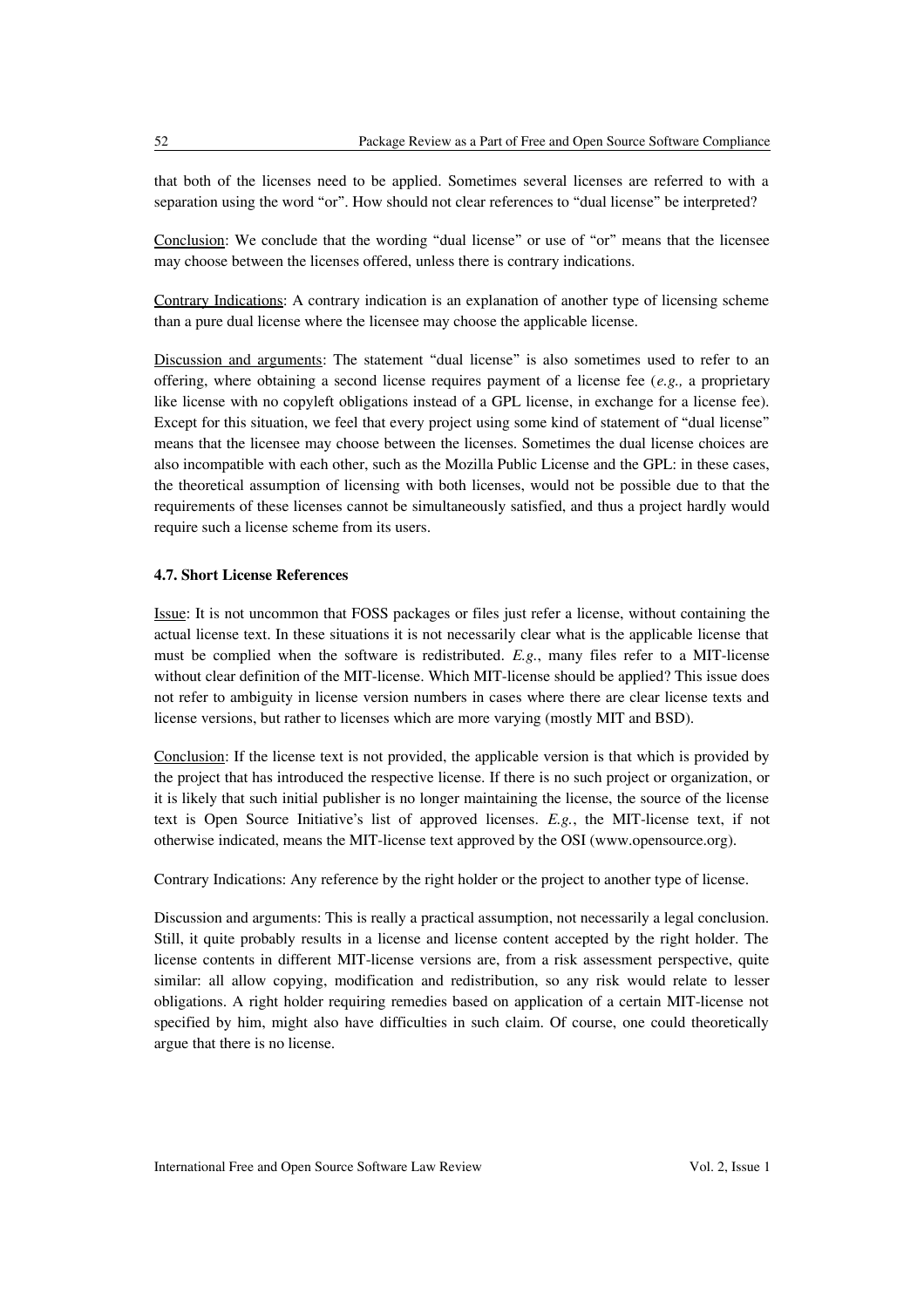### **4.8. GPL and LGPL Version Incompleteness**

Issue: Many times projects refer (at project pages, root of the package or source files), in an incomplete manner to licenses and do not state the version of the license, or the information is contradictory. Typically this occurs between GPL version 2 and 3 and LGPL versions 2/2.1 and 3. Which license version should be applied? What if the project cannot be contacted and it is inactive?

Conclusion: When there is incomplete information regarding a license's version, a single point (*e.g.,* source file) defining the license version completely is enough, provided there is no conflicting information. If the version is totally unspecified in every place, then the rule on all LGPL and GPL license versions applies: user may choose the version of the given license. If there is no single point that defines the license version, and the project web pages refer to http://www.gnu.org/licenses/gpl.html and the date of the package is earlier than 29 June 2007 and the project is inactive (does not reply to queries), then we consider GPL version 2 to be the correct license.

Contrary Indications: In relation to a single point establishing a license version, any contradictory reference to another version will create a possible risk.

Discussion and Arguments: Regarding references to http://www.gnu.org/licenses/gpl.html for packages earlier than 29 June 2007, it could be said that the project might have earlier referred a completely different license, but this is quite improbable. The best way to solve this question, is to ask the project, but sometimes the project is inactive. Inactivity of the project supports that the project has not intentionally changed its license.

# **4.9. Source Code as Documentation**

Issue: Several licenses require provision of copyright, license and similar notices in the documentation to the end-user. How can this be fulfilled in outbound licensing, *i.e.,* what are the exact requirements of the licenses of the packages to the redistributor? Is it enough that the notices are provided in electronic form and can they be provided as a part of the source code? Is it enough that just source code is provided to the licensee / end-user?

Conclusion: Provision of source code to the licensee / end-user fulfils the requirement to provide the copyright, license and similar notices to the licensee / end-user.

Contrary Indications: Clear text to suggest different method of provisioning the notices.

Arguments and Discussion: Notices are contained in the source code. Typically provisioning of the source code is considered as providing the end-user more than just the notices. Thus, if the redistributor provides the end-user the source code containing the notices, the notices are provided to the end-user. It can also be discussed, whether the source code, when delivered like this, is documentation or not. Source code can also be considered as part of documentation, since it provides detailed information on the functioning of the software, its authors and licensing. Also, separate notice documents are not very useful and tend to become lengthy, uninformative documents, and we are not sure whether the right holders wish such practices to be undertaken. As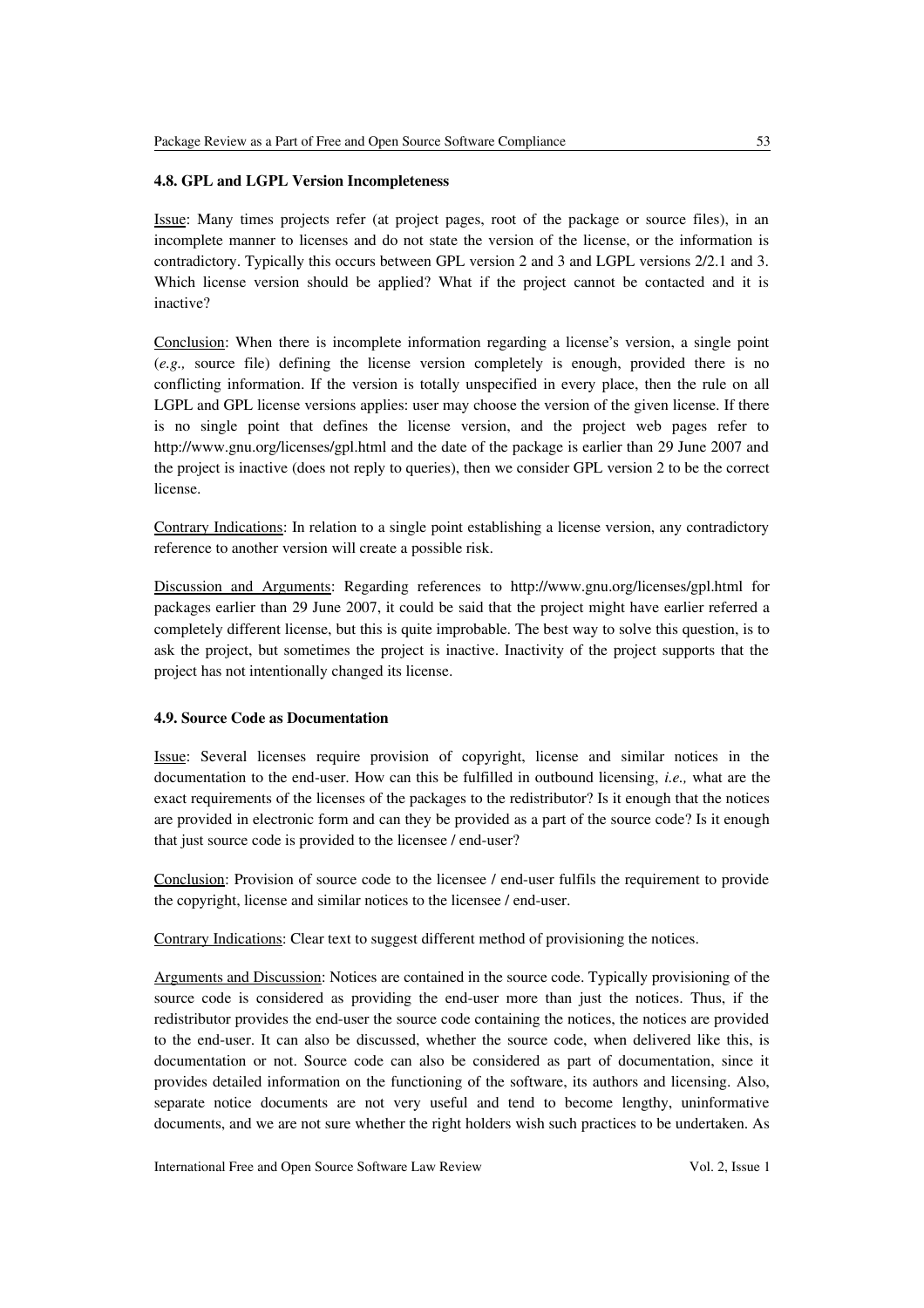an additional point, we have not seen any license requirement, which would require non-electronic distribution of documentation.

# **5. Reporting, Storing and Sharing Review Results**

Storage and sharing can be considered parts of reporting, since package reuse requires ability to reuse results of earlier compliance reports. Review results should be stored also for quality control purposes.

Thus, reports on review results have a number of requirements and objectives:

- Reports should be easy to use and (thus) enable compliant use of the package, to the extent possible. The language used should be clear and concise, to enable professionals with different educational background to review the reports.;
- Reports should enable risk assessment in cases packages were found possibly compliant / possibly risky; or even risk assessment of packages found compliant, if a certain legal conclusion was used (in case a user wishes not to accept such legal conclusion);
- Reports should enable variations in risk preferences for different use cases; and
- Reports should enable sharing (separation of generic and use-case specific information).

# **5.1. License Requirement Simplifications**

The Validos process uses simplified license summaries to instruct the redistribution of FOSS packages.

The advantage of this method is that the license requirements become easier to understand, more standardised (same requirement in different licenses is expressed in only one way) and faster to apply. The disadvantage is that the requirement might be applied in a wrong way, since the wording has changed from the original license text. The process needs therefore to provide also the information on the licenses applied, so that the user may read the licenses directly.

However, the writers of this article contend that license requirement simplifications result in a better end result for compliance since full license texts can also be misunderstood. Also we further contend that, even if an open source review board is used for each released project or product, not using simplified license information will result in a non-effective and non-standardised working way. In practice, the compliance officers and lawyers will memorise license requirement simplifications or they will reread license documents. It would therefore be more standardised and effective to use license requirement simplifications reduced to writing in an open source review board too.

#### **5.2. General Use Instructions and Package Specific Use Instructions**

The Validos-process has introduced a general use instruction, $21$  with the objective to help

<span id="page-15-0"></span><sup>21</sup> Link to [http://www.validos.org/en/about-validos/37-validoksen-toimintatavat/66-general-use-instruction-for-open-](http://www.validos.org/en/about-validos/37-validoksen-toimintatavat/66-general-use-instruction-for-open-source-packages)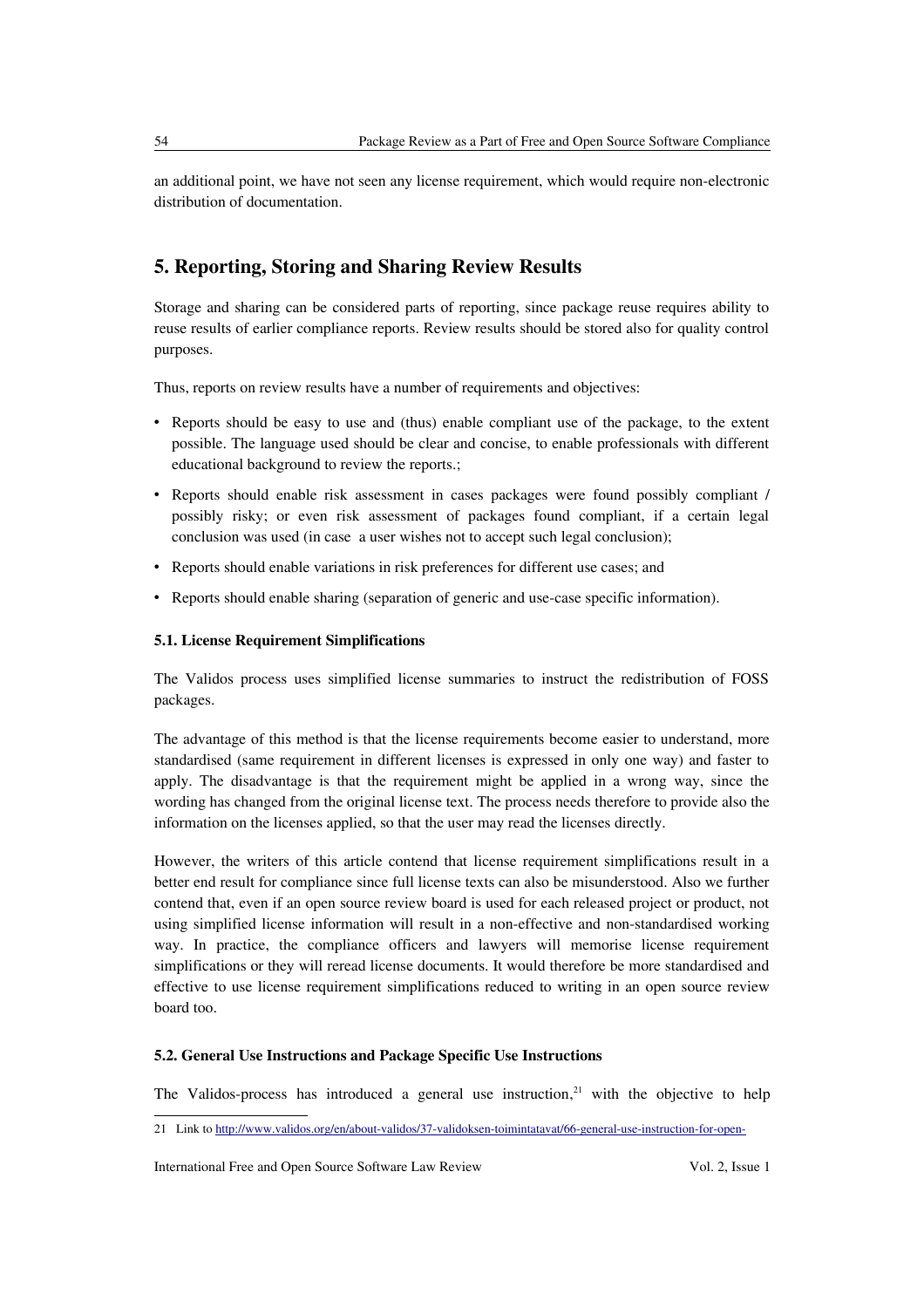instructing redistribution of individual packages. The general use instruction covers most frequent requirements in FOSS-licenses. The general use instruction can be applied to all packages: it reduces the length of package specific instructions and standardises the redistribution methodology. Package specific instructions complement the general use instructions with requirements that are not covered by the general use instructions.

The general use instruction of Validos, includes the following:

- 1. Keep all copyright notices, license references, license texts, notice-texts and warranty disclaimers intact and redistribute these together with the package when you redistribute the software package.
- 2. Do not use the name or any mark of (i) the software, (ii) the project, (iii) any author or (iv) any copyright holder in any marketing, promotional or similar material or for such purposes, nor in the name of your product or in any other such way.
- 3. When you modify an open source package and redistribute it as modified, you should always mark your own modifications clearly added with the date of your change. This is typically done by markings at the beginning of the relevant file.
- 4. When you distribute the open source package as binary, you should also preferably always distribute the source code distribution of the original open source package together with the binary and state in the binary that the original source is distributed together with the binary.
- 5. If item 4 is not possible (*e.g.,* due to space restrictions) verify that all separate text files listed in item 1 are contained in the binary distribution in a corresponding directory.

The general use instruction covers all the requirements in a number of frequent licenses (such as MIT, BSD and Apache 1.1 with legal conclusion (4.9), Apache 2.0 except patents) and many of the requirements of other licenses. The general use instruction standardises the compliance process for all FOSS projects and makes the instructions for additional license requirements simpler. Therefore a package specific report on a purely GPL 2 licensed package needs to cover only the requirements that go beyond the general use instructions (*i.e.*, copyleft requirement).

Even if many licenses do not require source code redistribution, the item 4 in the general use instruction has been found as a useful way to standardise processes and to reduce work in compiling license notices to separate documents. See also legal conclusion 4.9 on using source code as a documentation.

# **5.3. Risk Preferences and Assessments**

Compliance review will mostly find packages as compliant or possibly compliant. When a package is possibly compliant, a risk assessment is required. Typically it is a question on legal analysis: are these licenses compliant, when combined in this way? Or, is this file licensed with license version 2 or version 3, when the license reference is ambiguous and indications to both license versions exist? Do we need a patent license for a certain cipher even if we remove file x?

The above discussed questions can be solved by policy decisions or further review, such as by

[source-packages](http://www.validos.org/en/about-validos/37-validoksen-toimintatavat/66-general-use-instruction-for-open-source-packages) (retrieved on 2010-04-29)

International Free and Open Source Software Law Review Vol. 2, Issue 1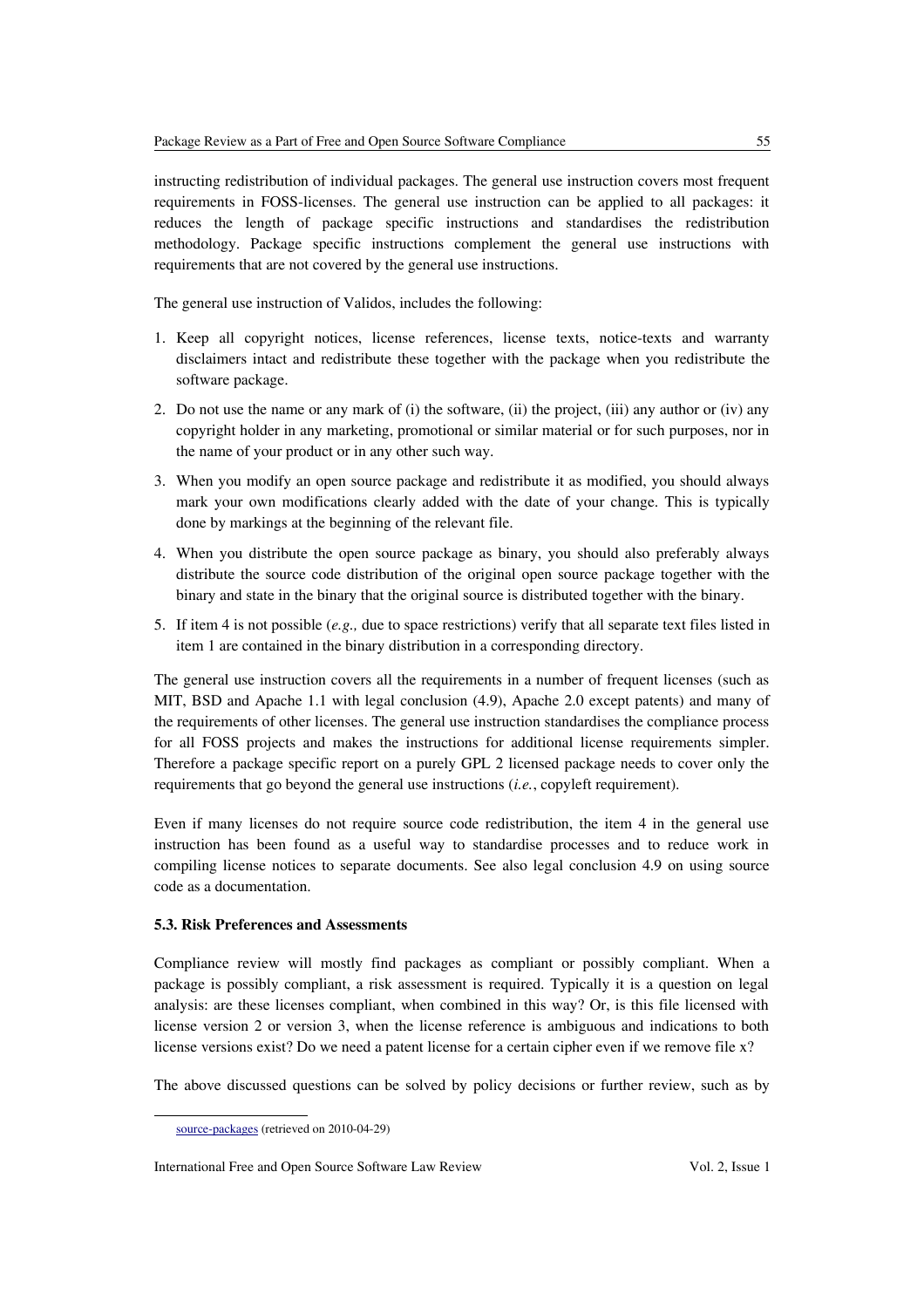contacting the open source project or research on cipher patents. These actions might still result in not entirely clear answers. This is when risk assessments are required.

Different use cases might have different preferences for risks, costs and time. The preferences may vary depending on the company or may vary depending on the unit within the company or even within different projects within the same unit. The compliance review reports should separate between information and risk assessment so that risk assessments can be done on a use-case specific level. Validos process does this by not doing the risk assessment, just pointing to the risk and explaining it. However, the legal conclusions we have discussed in section 4, can also be seen as risk decisions, although they are very generic. The reports could also include information on which legal conclusions were applied: this would enable policy decisions not to accept certain legal conclusions.

Information that allows risk assessments is not necessarily simple and straightforward. Therefore it might not be suitable for a simple and straightforward reporting of use instructions for FOSS packages. We have addressed this concern by providing only high-level information on a higher level with pointers to more detailed information. The Validos process provides a one-line report on each package using colour coding for different typical use cases, and then, at certain colour codings, a risk pointer in the package specific use instructions. The pointer includes general information on an eventual risk and points to the full report describing the estimated risk in full. The full report not only allows risk assessment, but also quality control.

# **5.4. Enabling of Sharing**

Package compliance review results in information that is generic and may be used by many companies and may also result in information that is specific to a use case, and as such may not be used as well by others. Since the generic review results are useful to many, its creation can be done in a collaborative fashion.

In order for sharing to become possible, two things must happen: 1) the collaborative production of compliance review information must be more effective than production of the same information by each company separately and 2) the information to be shared must not be confidential. The requirement on effect includes that the information must be readily usable within the processes of the user companies and their supply-chains (upstream and downstream). This in turn means that addition of use-case specific information should be possible without sharing that information to others.

The first requirement is fulfilled by the basic fact that there are many user companies of the same open source packages. (*E.g.,* if the Linux kernel is used as a basis of redistributed products and projects by thousands of companies, then it is not effective for each of the companies to do the compliance review separately, if a working joint way of doing the review exists. The same applies each time a new version of the kernel is issued. Even if a joint compliance effort would need to be much more robust, and therefore perhaps multiple times more costly to produce, still the cost per company would be much lower than individual production of the compliance information by each of the companies).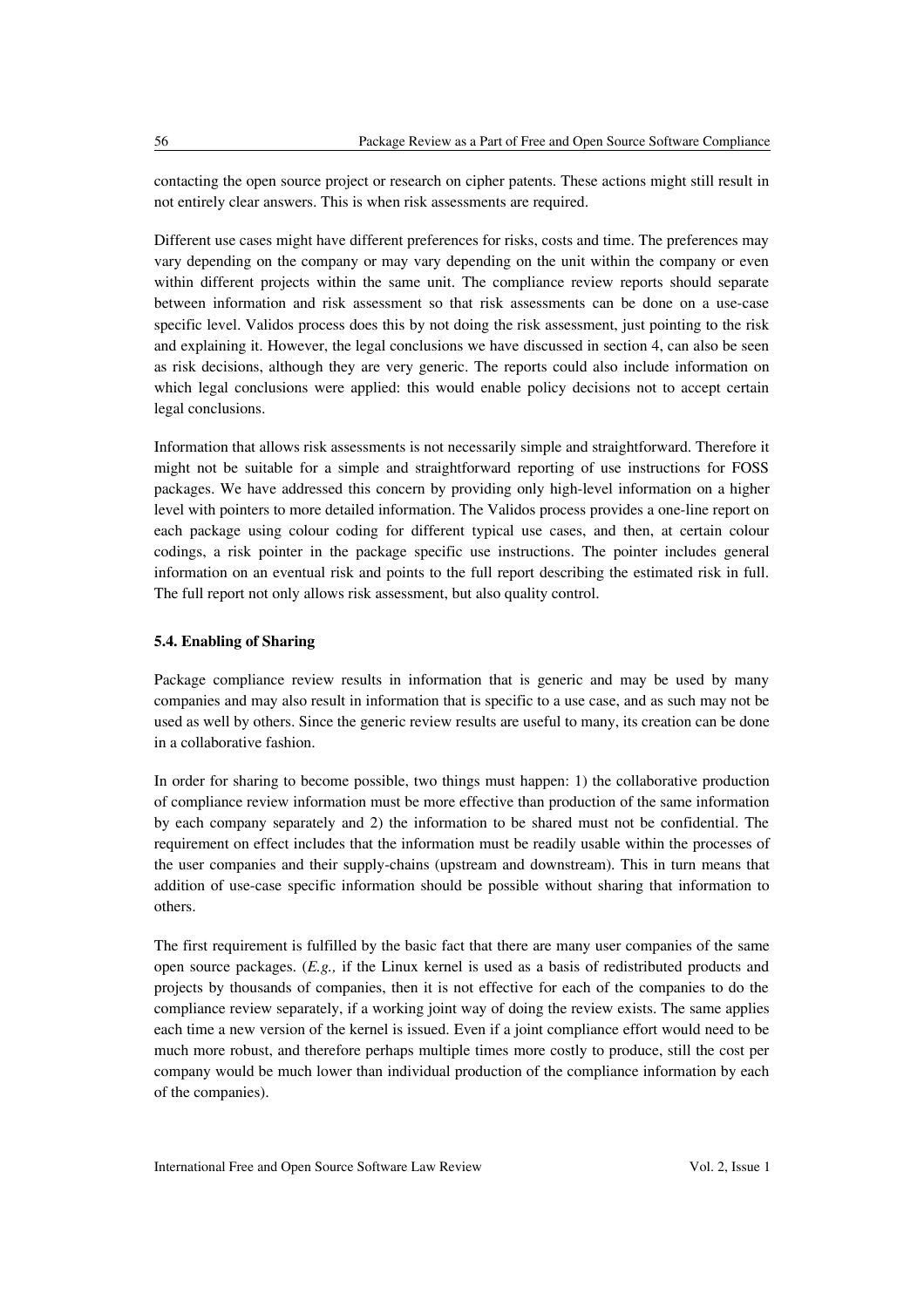The key to enabling sharing of FOSS compliance review information is to limit the information to generic information that can be obtained from the open source packages. Another important elements is that the use-case specific information must be easy to add to the generic information.

# **6. Suggesting Corrective Actions for Found Incompliant Packages**

It is not uncommon for FOSS packages to contain code that causes them to pose potential or clear risks when redistributing them. However, the fundamental idea of free and open source software is that code can be modified, and naturally modifications may be used also to fix legal "bugs". In this section we present some options how businesses can deal with packages that are not fully compliant. This is an element that is included in Validos reports, since this is useful information for sharing.

#### **6.1. Removing Problematic Files**

Removing problematic files, folders or components from the FOSS package may sometimes be the most efficient method of removing specific legal risks from FOSS packages, caused by, *e.g.*, code which is licensed under incompatible licenses. However, practicality of removing parts needs to be resolved by technical personnel, as incompliant code may be essential to needed functionality or removing code might cause other undesired results such as need for extensive testing. The legal conclusion we have presented above (4.6) discusses legal questions around this.

#### **6.2. Replacing problematic files**

Replacing problematic files, folders or components of the FOSS package is closely related to removal of files. Occasionally it can be possible to replace incompliant parts with either compliant versions of needed code or developing such code in-house. Again, practicality of the approach must be evaluated *in casu* since it is dependent on availability of alternative replacements and or amount and costs of developing new code in-house.

#### **6.3. Obtaining Another License**

If removal or replacing is not possible for some reason, one alternative which may sometimes resolve incompliance is obtaining an alternative license (FOSS or otherwise) for a code which may not be otherwise redistributable. This option may typically be practical in situations where a FOSS package contains proprietary type software or there is a concern regarding linking copyleft code with other software.

#### **6.4. Accepting related risks**

Quite often the legal situation of some FOSS package is subject to true uncertainty caused by ambiguous license terms and lack of relevant case law. These are cases where different but wellfounded legal interpretations can be presented but still certainty cannot be reached. Typical issue of this kind is combining and distributing code licensed under the GNU General Public License,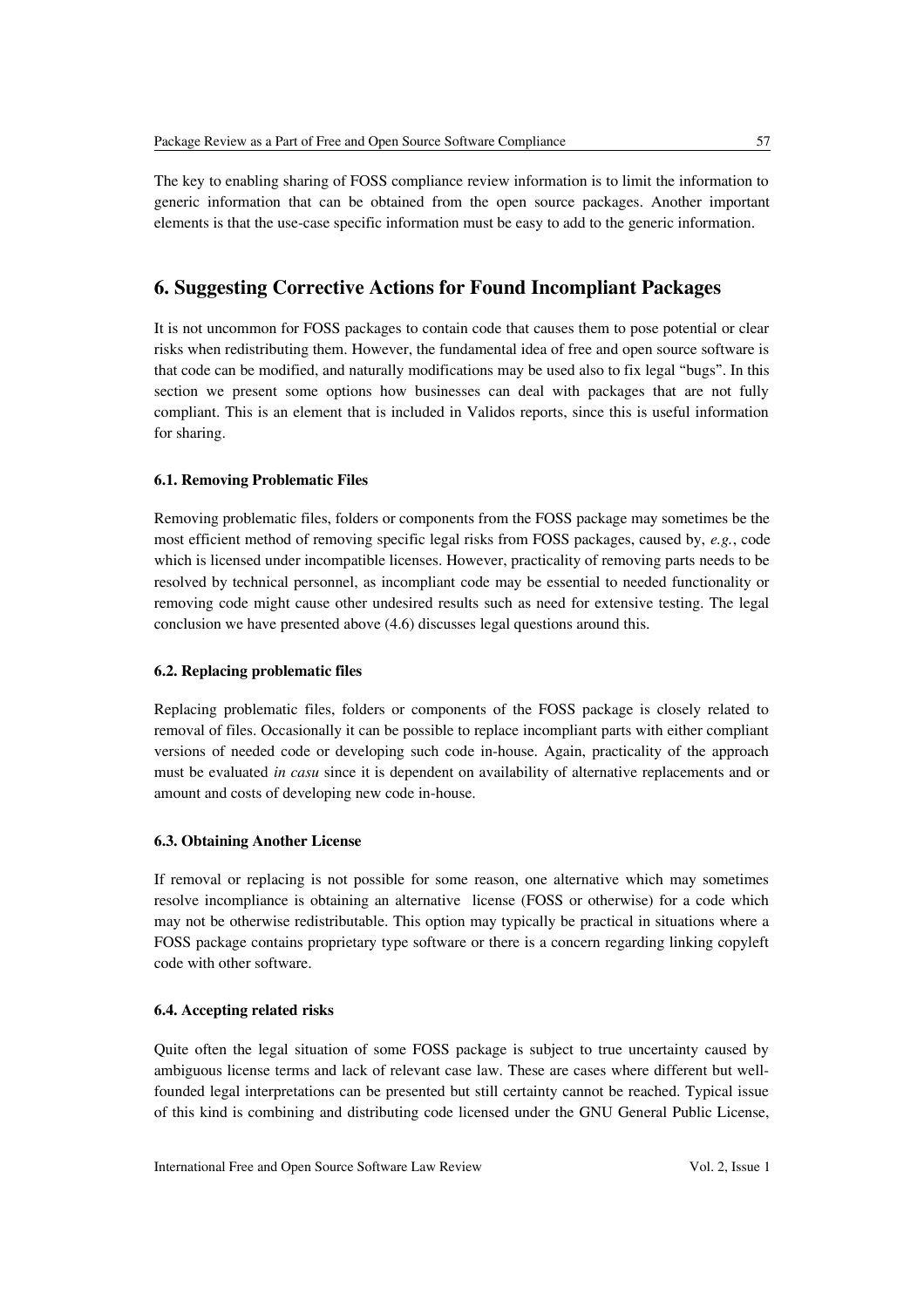version 2 with software that is licensed under different terms. During the years countless number of bytes has been twisted over the issue, but as to date no definite conclusion has been reached.<sup>[22](#page-19-0)</sup> If the situation is subject to this kind of uncertainty, companies can – and very often will – decide on an internal policy and therefore accept related risks.

#### **6.5. Contacting Open Source Projects**

Many times simple contacts to the project can solve risk questions. In working with Validos, we have found most projects responsive and delighted of the contribution regarding licensing questions. Sometimes contacting the authors can be a simple way to solve an uncertainty. In relation to our work at Validos, we have not discussed with projects on their willingness to change clear licensing into another type of licensing either for a single case or more generally, but in some cases that could also be an option to consider.

#### **6.6. Refrain from Redistribution**

Sometimes none of the above options, or no other measures, are possible or desired. If noncompliance cannot be solved, then the only available option is to refrain from redistributing certain piece of software.

# **7. Conclusions**

Traditional legal analysis, when applied to copyright law in multiple jurisdictions, FOSS environment and package review would find many uncertainties and arguments pro and contra. In this article we have strived to demonstrate another approach: the approach of creating (legal) community consensus around a given methodology or around a set of legal conclusions and thereby controlling risk and enabling and easing the use of FOSS in a business environment. However, such community consensus is not created by one article, but we hope and envisage that this article could help many in creation of their policies, encourage others to criticize and comment the conclusions presented herein and thereby take a step forward in creation of a consensus by the legal community interested in free and open source software.

# **About the authors**

#### *Martin von Willebrand*

<span id="page-19-0"></span><sup>22</sup> The GPL linking issue has been analysed in a number of publications, including Determann, Lothar (2006): 'Dangerous Liasons--Software Combinations as Derivative Works? Distribution, Installation, and Execution of Linked Programs Under Copyright Law, Commercial Licenses, and the GPL' Berkeley Technology Law Journal, Volume 21, issue 4. [http://www.btlj.org/data/articles/21\\_04\\_03.pdf](http://www.btlj.org/data/articles/21_04_03.pdf) Accessed on 4 May 2010. and Välimäki, Mikko (2005): 'GNU General Public License and the Distribution of Derivative Works'. The Journal of Information, Law and Technology (JILT) 2005(1) [http://www2.warwick.ac.uk/fac/soc/law2/elj/jilt/2005\\_1/välimäki/.](http://www2.warwick.ac.uk/fac/soc/law2/elj/jilt/2005_1/v%C3%A4lim%C3%A4ki/%3E) Accessed on 4 May 2010. It is to be noted that a working group of the European Legal Network within Free Software Foundation Europe is in process of finishing a detailed document which examines legal and technical situations of combining GPL v.2 software with other code.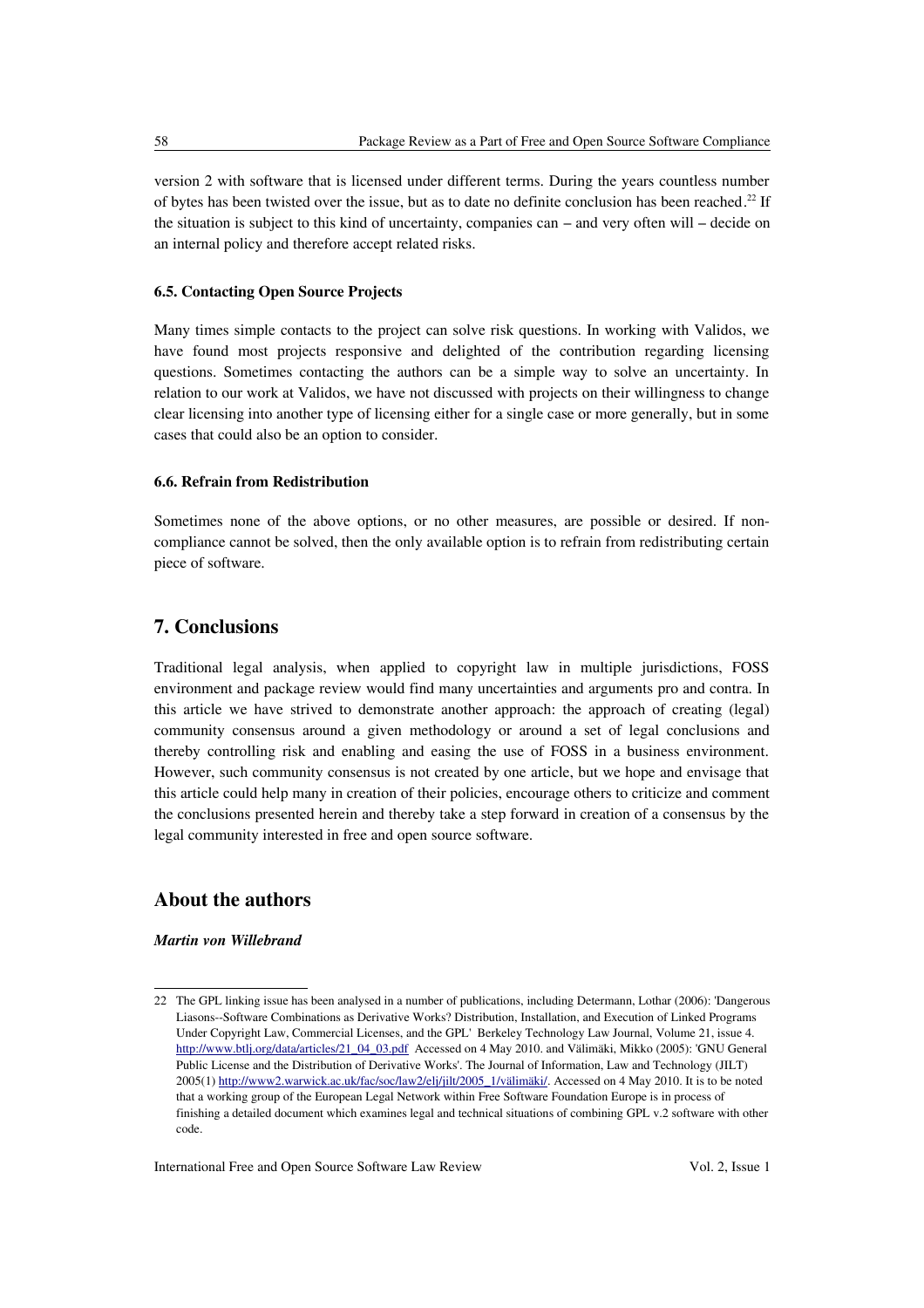Martin von Willebrand is a partner at HH Partners, Attorneys-at-law, Ltd based in Helsinki, Finland. He has introduced the idea of collaborative open source compliance and is currently the chairman of Validos ry, a Finnish association founded for the purpose of easing the use of open source software by businesses and other entities. He is a technology lawyer who has also significant expertise on copyright matters, open source, and related litigation. His technology work is recommended by practically all publications rating Finnish lawyers, such as BestLawyers, Chambers Europe and Legal500.

## *Mikko-Pekka Partanen*

Mikko-Pekka Partanen is an associate lawyer at HH Partners, Attorneys-at-law, Ltd based in Helsinki, Finland. His main specialisation is copyright and open source and he has extensive experience in legal compliance work relating to software development.